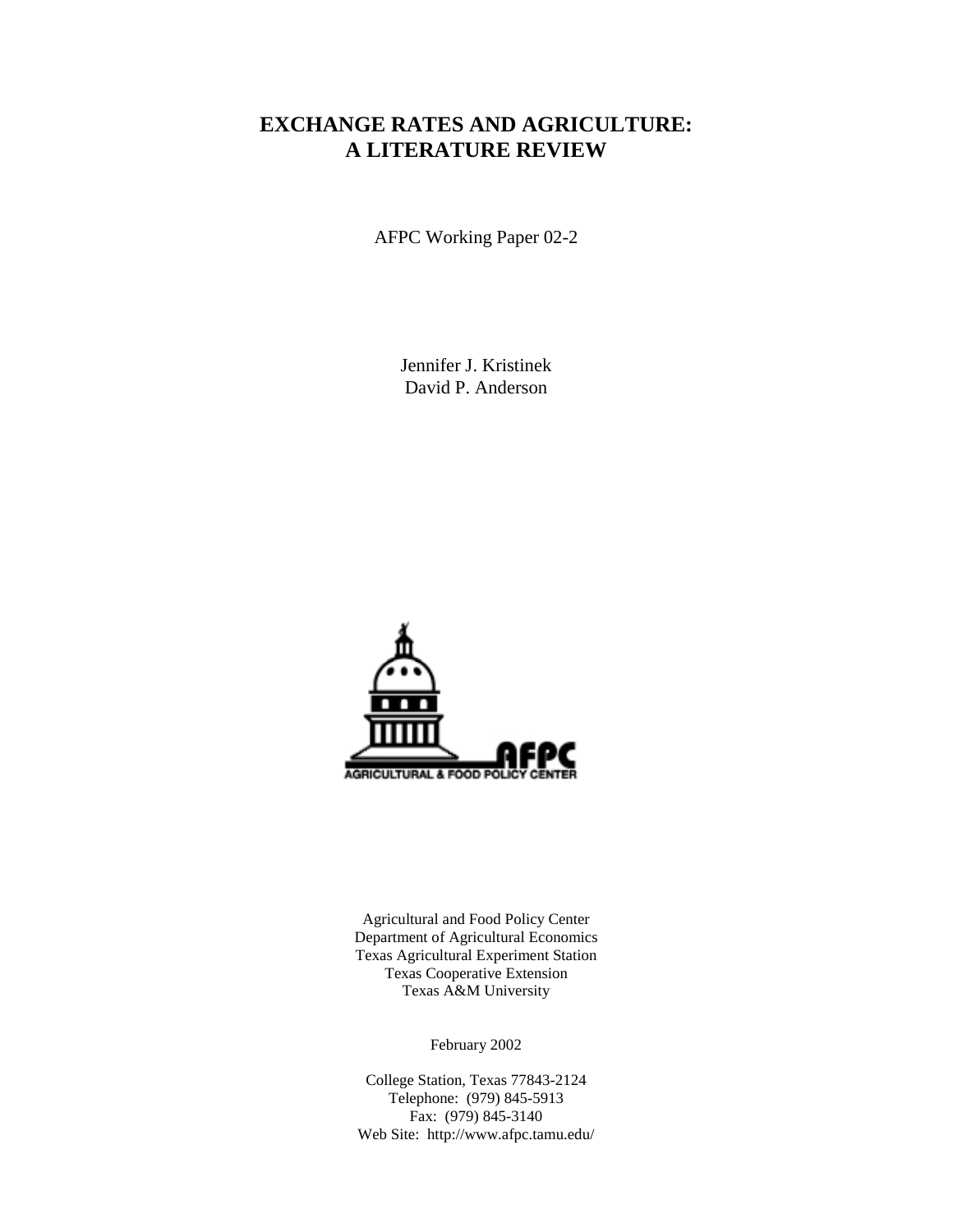# **EXCHANGE RATES AND AGRICULTURE: A LITERATURE REVIEW**

# **Jennifer J. Kristinek**

# **David P. Anderson**

 Economists have long recognized the importance of exchange rates' influence on trade. Over the last couple of years agricultural producers have been more sensitive and interested in the role of exchange rates in commodity prices. The strong dollar is seen as a major culprit in low farm prices. Given the concerns of farmers it seems appropriate to review the literature on the importance of exchange rates in affecting prices. This working paper is taken largely from the work of Kristinek (2001) that examined the impact of exchange rates on the North American cattle industry.

# **Economic Theory**

In today's world with a rapidly increasing global economy and constantly changing international trade laws and technology, the exchange rate plays a role in valuing farm production and equipment. For many years, the role of exchange rates as an integral part of agricultural economics was overlooked. The seminal work on the role of exchange rates in agricultural trade was that of Edward Schuh. In 1974, he argued that the overvalued dollar caused the decline in agricultural exports due to their relative expense in other countries. The overvalued dollar led to depressed prices and lower farm profits, causing an undervaluation of farm resources and oversupply of output. Schuh called attention to the relationship between the exchange rate and agriculture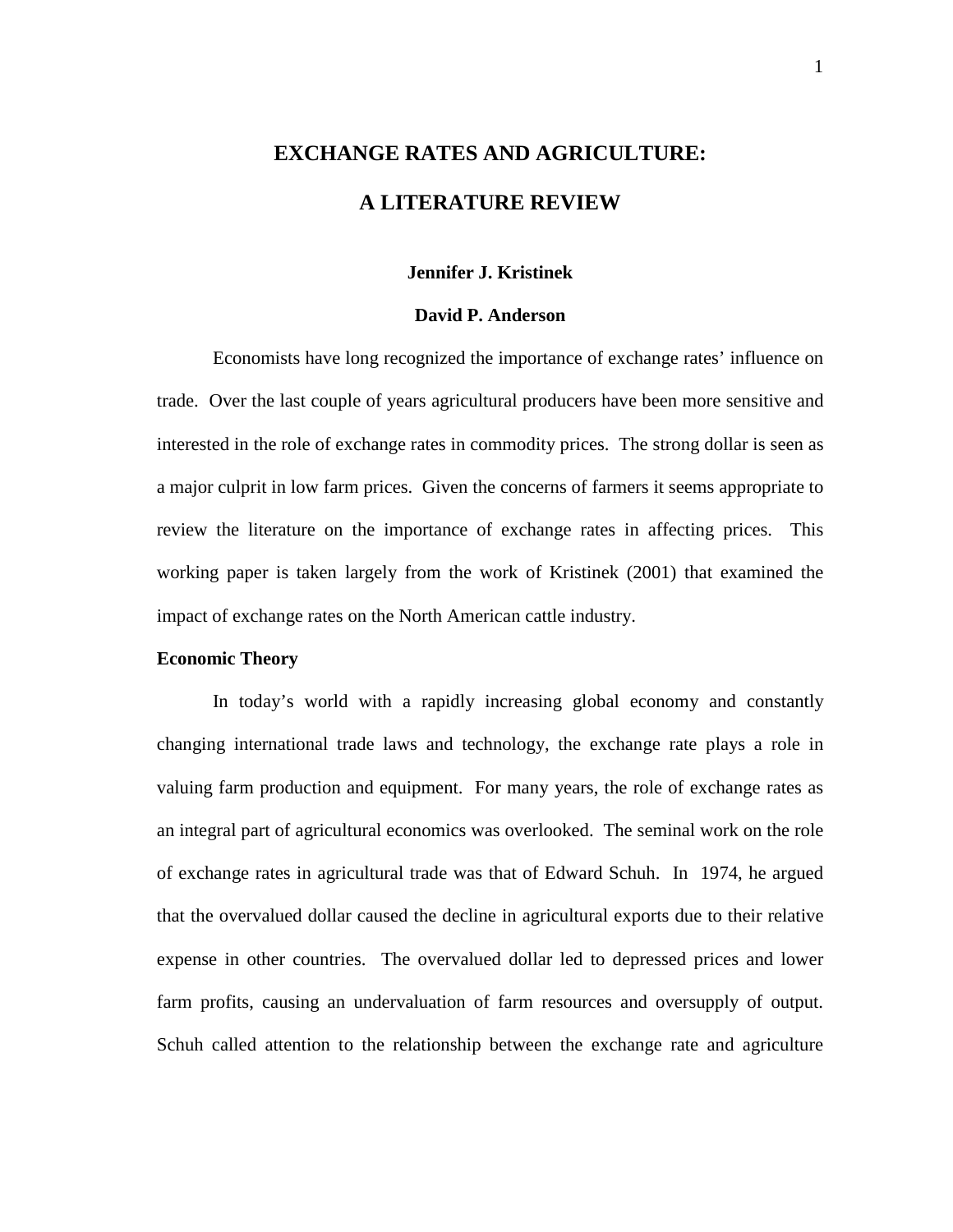product and factor markets. Schuh's view was that while many variables affect agriculture, the exchange rate plays a role in all aspects of agriculture.

Grennes (1975) commented on Schuh's classic article and stated that exchange rate policy may alter distribution of income between countries and between producers and consumers in the U.S. He claimed that since most agricultural export commodities were subsidized and the subsidies are positively correlated with the degree of overvaluation, the subsidy offsets the overvaluation and eliminates any need for an exchange rate policy.

Schuh (1975) found that the high point of subsidies in the 1963-1973 period was in the 1963-1964 fiscal year, whereas the overvaluation of the dollar didn't hit its peak until the 1971, making him believe that there was not much correlation between the magnitude of the subsidies and the degree of overvaluation.

In 1984, Schuh again blamed changes in imports and exports on changes in the value of the dollar. The result of the shift to flexible exchange rates was of great significance because of the emergence of well-integrated international capital markets. Changes in monetary policy induced international capital flows, which in turn caused changes in the value of the dollar. These changes in the value of the dollar had an impact on the level of imports and exports. The net result of these changes was that agriculture (and other export-oriented industries) must bear the majority of the burden caused by changes in monetary and fiscal policies.

Orden (2000) suggested that Schuh's classic article overstates the macroeconomic argument. The process of revising price support policy to accommodate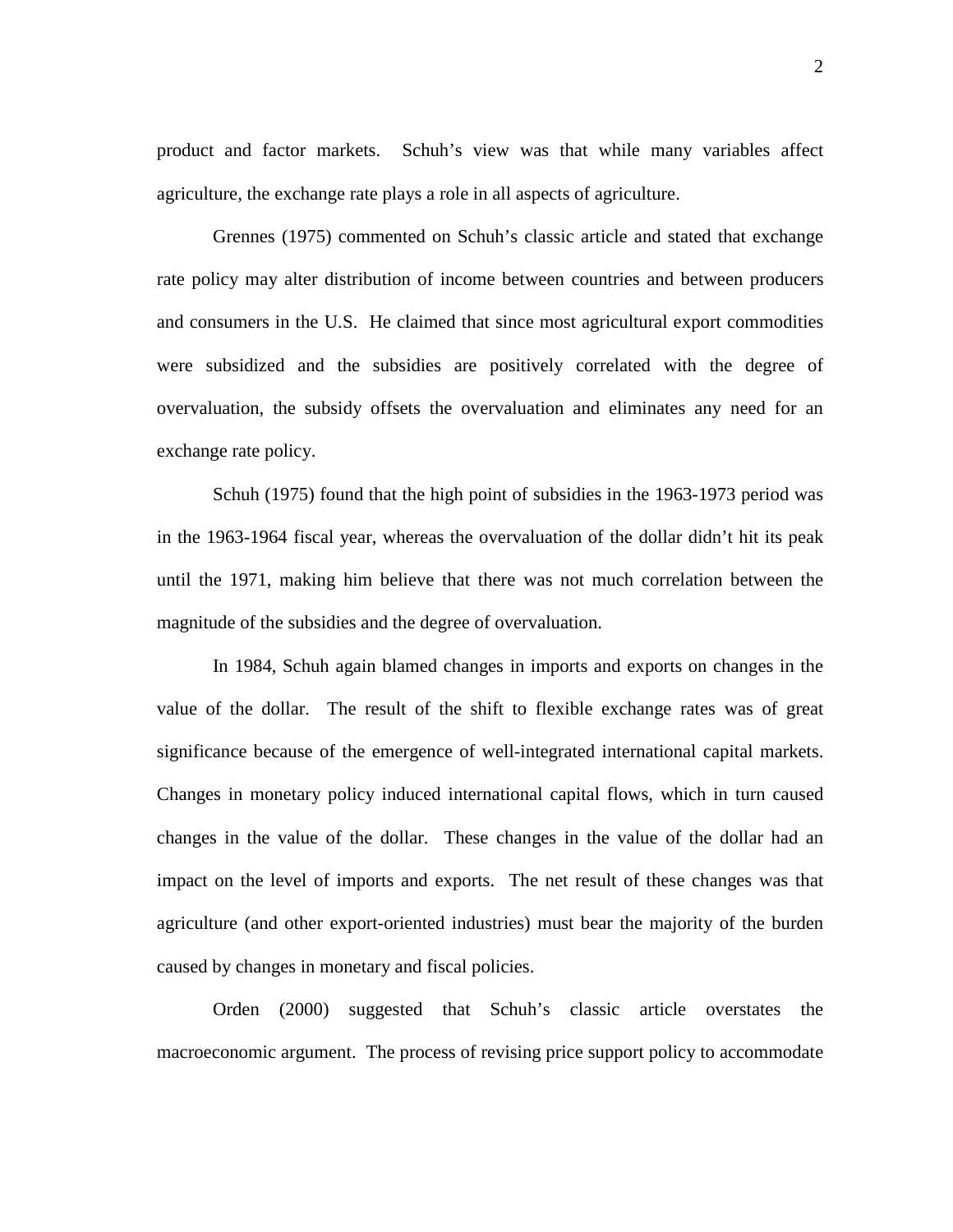a strong dollar occurred about the time that the dollar depreciated. This devaluation restored U.S. exports, decreased excess stocks, and contributed to allowing the easing of acreage supply controls, which was fortunate for agriculture. Exchange rate movements create a difference in foreign and domestic prices of a single good, and monetary shocks have non-neutral effects that explain some of the variability in agricultural prices. Macroeconomic conditions often play a large role in domestic agricultural polices and therefore a role in world market competitiveness and trade relations. Orden stated that these structural policy implications of exchange rate movements coupled with their direct effect on markets are why exchange rates are important to agriculture.

Figure 2-1 contains the basic economics of the effect of exchange rate movements on an exporting country. The four-panel diagram contains the U.S. as an exporter on the left panel, trade on the second panel, exchange rates on the third panel, and the rest of the world to the far right panel. A stronger dollar increases the relative price of the product in the rest of the world, decreasing demand for and reducing exports from the U.S.

In Figure 2-1, point Qt is the original quantity traded before the appreciation of the U.S. dollar, and P is the price of the good at this quantity traded. The strengthening of the dollar is illustrated by a downward shift in the exchange rate line (1:1), effectively depreciating the importer currency. After shifting the currency line, begin at the equilibrium of the import market, point B, and move left until reaching the original currency line at point C. Take that line down to the new currency line, point D. Continue left from point D to the U.S. price axis. This line is the new price level for the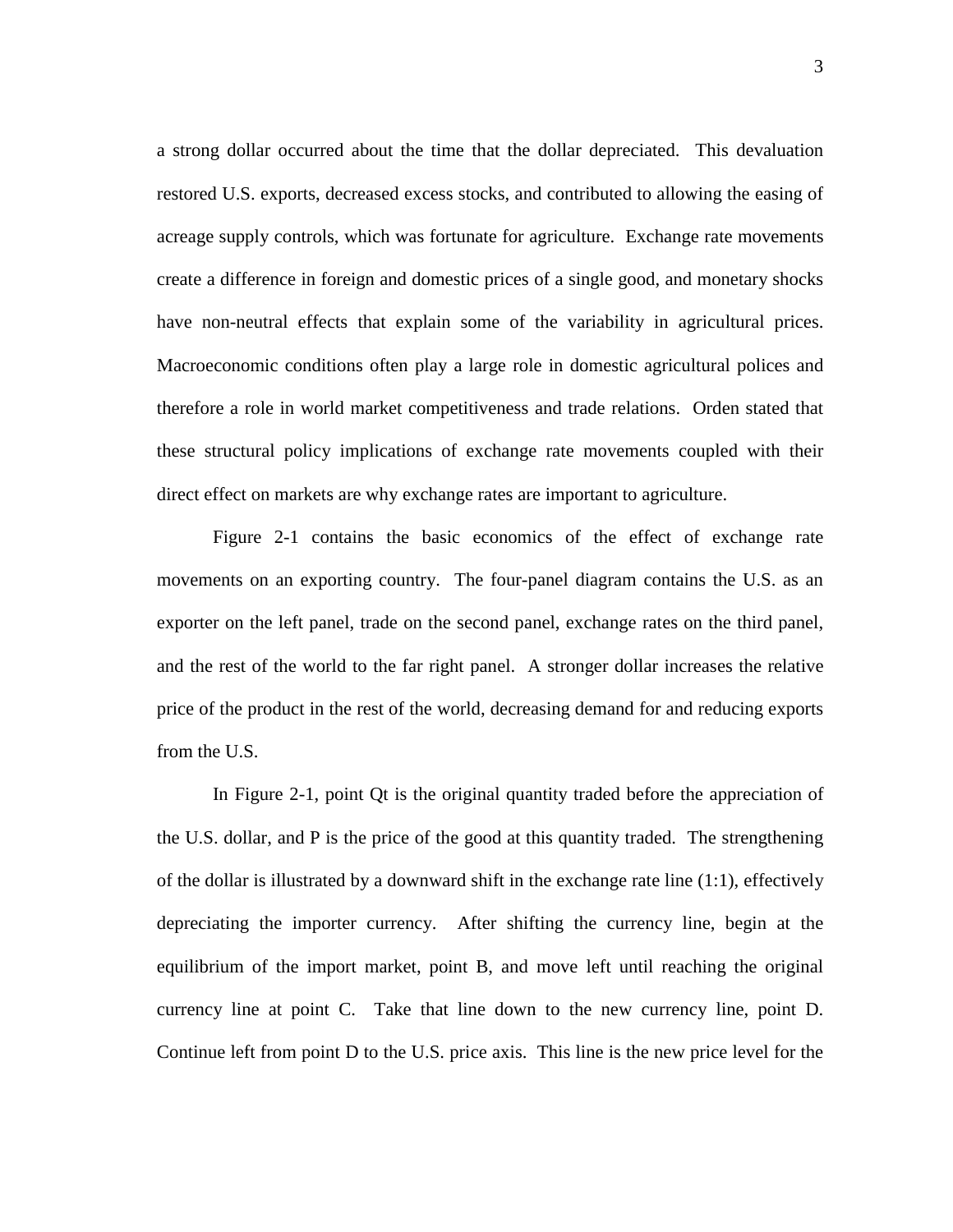exporter, increasing quantity demanded by J and decreasing quantity supplied by K in the export country's market. At point E, where the new price intersects the trade price axis, the new Excess Demand line is drawn by connecting point E to the intercept point on the horizontal axis of the original ED. Point F is the new quantity traded, with a decrease in the amount of L. From point F, a line is drawn back to the new currency line (point G) up to point H on the 1:1 line and to the right through the importer supply and demand axis. This shown that the impact of the currency appreciation in the export market is a decrease in quantity demanded and an increase in quantity supplied in the amount of M.



**Figure 2-1. The Impact of Exporter Currency Appreciation on Trade.**

It is important to remember that the U.S. is not just an exporter, but a producer and importer of some commodities as well. Beef is one of these commodities, as well as lamb. A stronger dollar would have the effect of increasing imports and decreasing exports.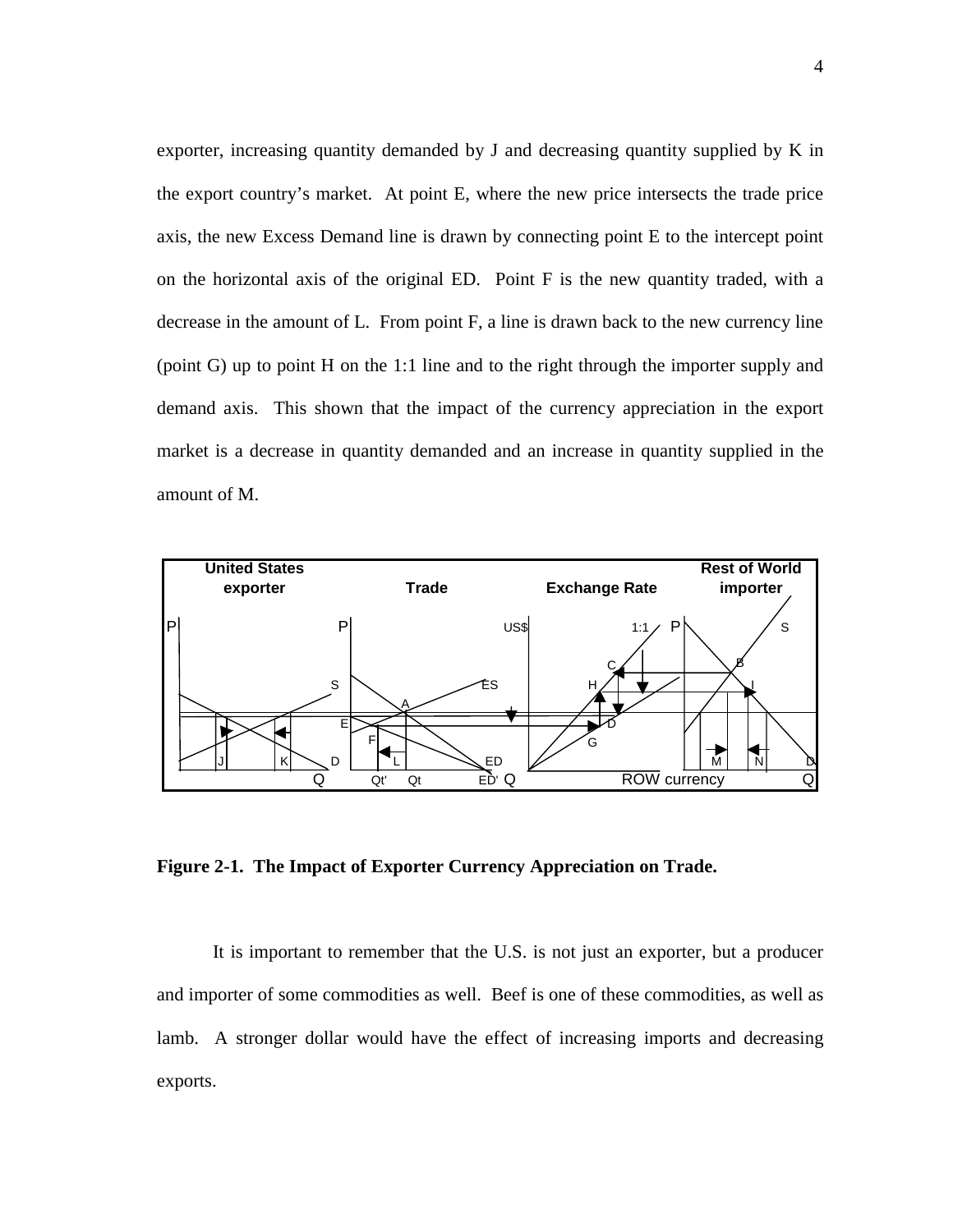The Economic Research Service (ERS) released a report in 2001 on exchange rate indexes and U.S. agricultural trade. The value of the dollar has increased 42 percent relative to the currencies of U.S. competitors over the last several years, making U.S. producers less competitive in world markets. The exchange rate has historically accounted for 25 percent of the change in U.S. agricultural export value and in the last five years has become a handicap for U.S. agricultural exports. These exchange rate indices can be used to assess the competitiveness of U.S. agricultural products.

#### **Empirical Research**

Research on exchange rate impact has yielded varying results. Some research has found that exchange rates play a relatively miniscule role in the U.S. price of commodities. Kost (1976) reviewed the theoretical framework used to assess the trade impact of a devaluation or appreciation of a country's currency on any commodity or subsector of a country's economy. He traces the effects of changes in exchange rates on commodity production, consumption, trade levels, and price for any two trading partners. Kost first examined the effects of a devaluation of the exporter's currency, which has the same effects as an of the appreciation of the importer's currency. Either of these actions cause an increase in quantity exported and an increase in price in exporter country, which causes an increase in production and decrease in consumption in the exporting country. The importing country will demand more, consume more, and produce less because their price decreases. Overall, the quantity traded increases. With an appreciation of exporter currency or depreciation of the importer currency, the importing country reduces import demand, increases production, and decreases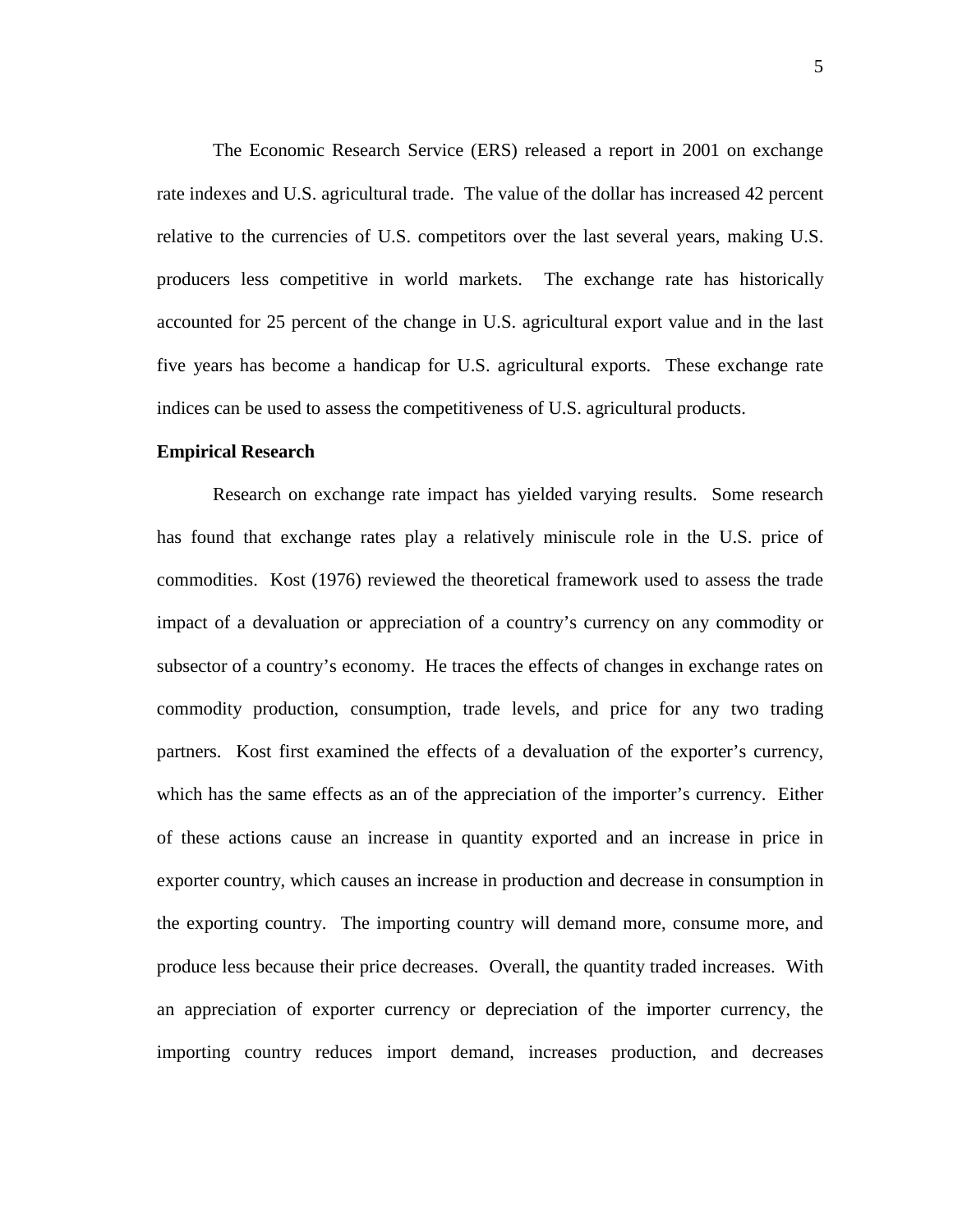consumption. In the exporting country, prices increase, exports decrease, consumption increases, and production decreases.

Kost points out that there is an upper limit on how much price and quantity can change in response to an exchange rate change. The maximum that price and quantity can change is by the same percentage of the exchange rate change, and this price maximum would only occur if the export supply curve is perfectly inelastic and quantity maximum only if export supply curve in perfectly elastic. The impacts of an exchange rate change on imports and exports depend on the magnitude of the exchange rate change. Kost expects only a small impact on agricultural trade as a result of a change in exchange rates and what effect there is will be on price rather than quantity.

On the same note, Vellianitis-Fidas (1976) tested the hypothesis that exchange rate changes have a significant effect on the demand for U.S. agricultural exports. Two steps were taken to test this hypothesis: first, a cross-sectional study using stepwise ordinary least squares (OLS) of demand for U.S. agricultural exports (namely, wheat, corn, and soybeans) by major U.S. trading partners in 1971-1973 and second, past exchange rate changes in other countries were examined to determine if changes in these rates explained variations in imports over time, both from the U.S. and the world in the period 1954-1969. Both of these steps supported the hypothesis that special characteristics of the agricultural sector negate the effect of exchange rate changes in demand for U.S. agricultural exports. For the OLS step, exchange rate changes, per capita income growth, population growth, CPI, foreign supplies, expected export quantities for the U.S. and the rest of world (ROW), and the actual export quantities of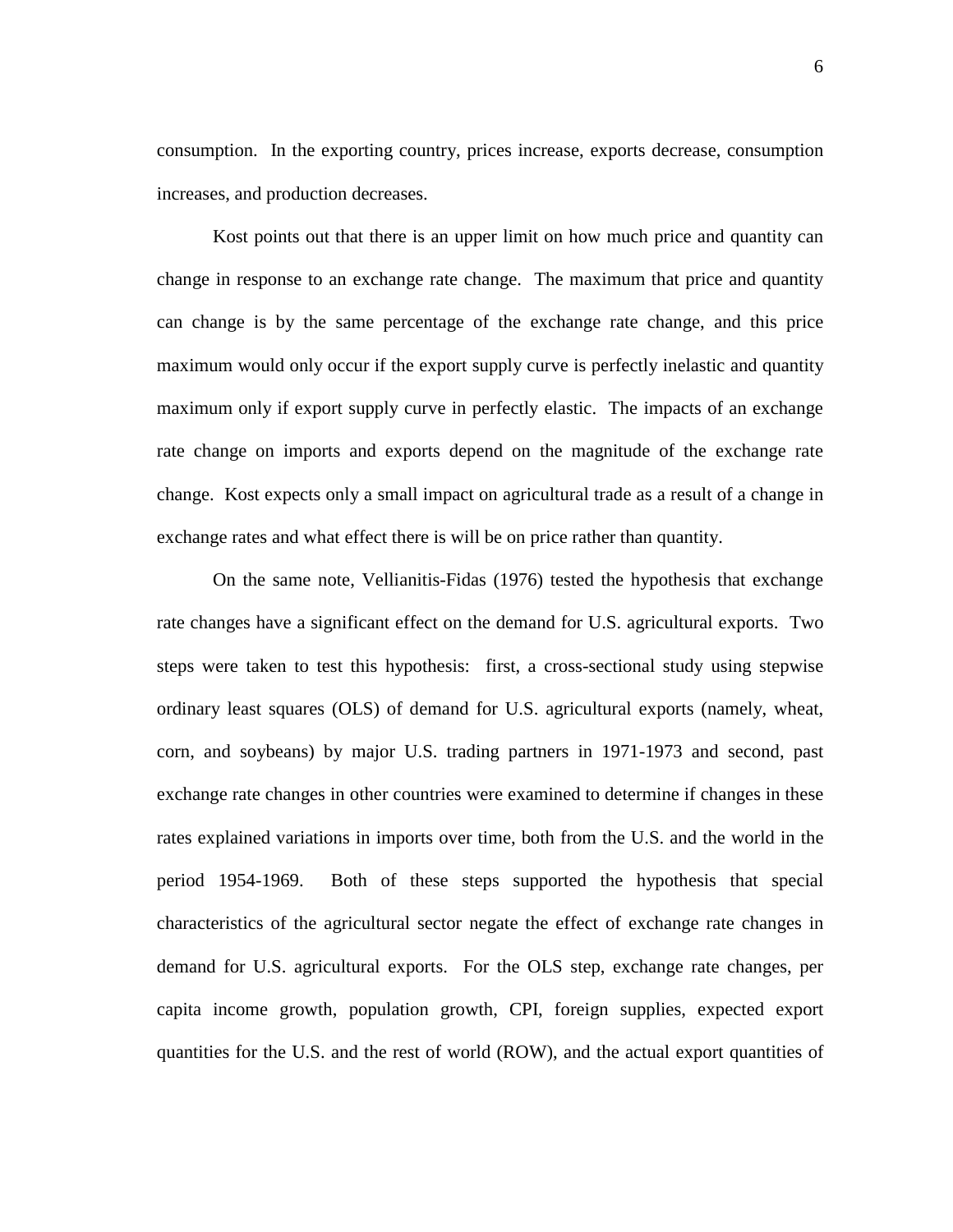both the U.S. and the ROW. In this step, exchange rate was not significant in the wheat equation and not important in the corn and soybean equations. Almost none of the variation in changes in quantities exported for 1971 to 1972 and 1972 to 1973 is explained by the variation in the exchange rates.

These changes can be examined on the basis of value of good traded. The U.S. did not export relatively more or less to countries whose currencies changed the most versus the dollar. Value consists of quantity and price together, wheat price was stable from January 1971 through August 1971, then in July 1972, it began to increase. U.S. Gulf export price per bushel of hard winter wheat increased from \$1.76 to \$2.95 in July 1973 and hit \$5.44 by the end of 1973. Soybean prices were stable until November 1972 and began to increase while corn prices decreased January 1971 to October 1971 and then stabilized and increased in September to November 1972 to \$1.50/bushel to \$2.83 in mid-December 1973. Even allowing for a lagged relationship, these significant price increases suggest that the devaluations of August 1971 and February 1973 were not instrumental in the increase in domestic price since the price increases were greater than both of the official devaluations.

Vellianitis-Fidas continued her 1976 work by studying 1960-mid-1969 period using twenty countries that had devalued or revalued their currencies at least once during this period and wheat, corn, cotton, tobacco, and oilseeds. Two nonparametric tests were used to summarize results of each country's equation. The first test involved testing, at the five-percent level, that the majority of countries did not have significant tstats for the exchange rate dummy variable. The second test involved ranking the t-stats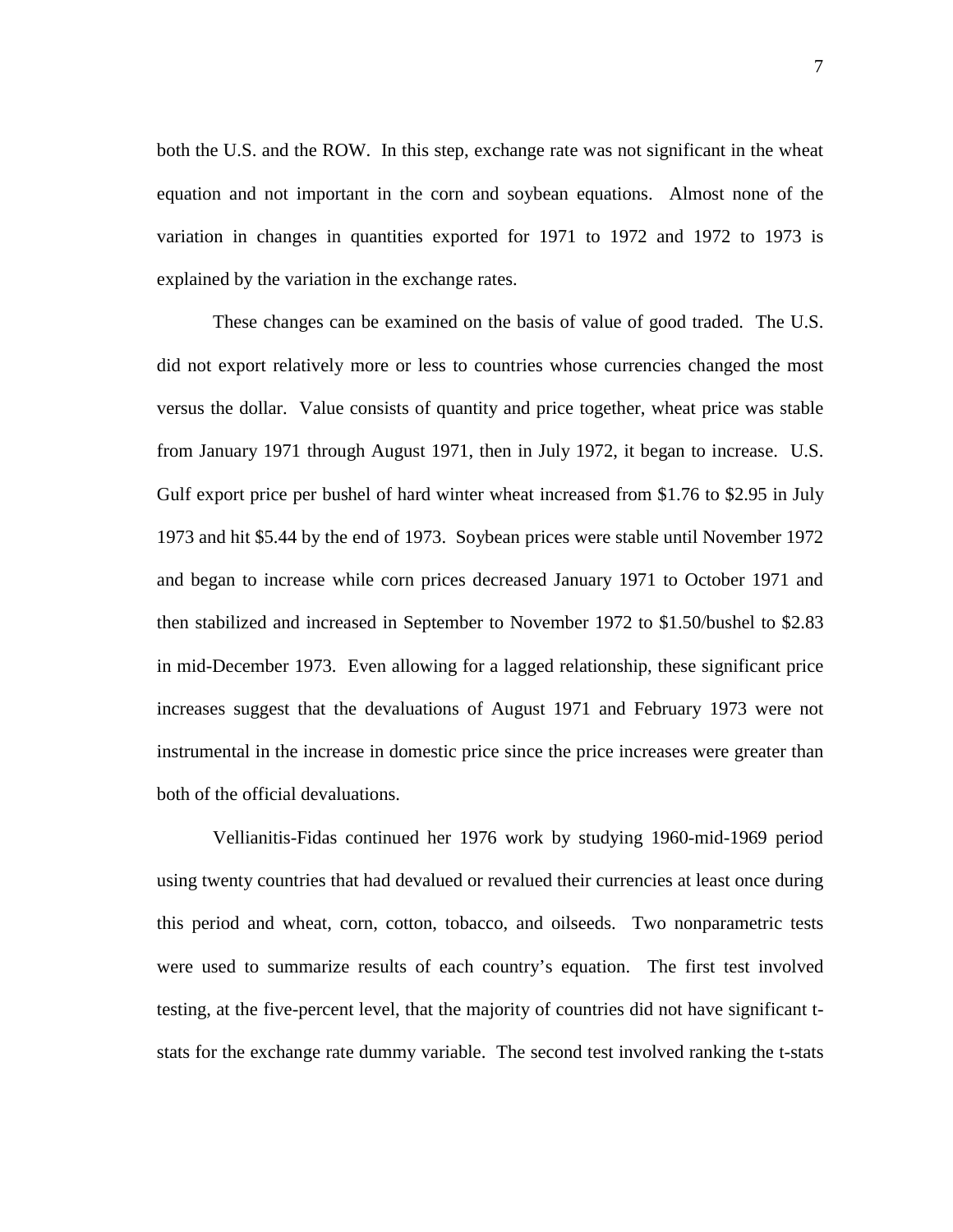using a U-test. The first test found that countries didn't significantly change level of imports from the U.S. after their change in exchange rates. Cotton imports seemed more likely to be affected by exchange rates and wheat imports seemed to be less affected by exchange rates than the rest of the commodities. A change in U.S. exchange rates or a change in major importer or minor importer exchange rates did not significantly affect their respective agricultural trades. The author noted that Kost (1976) only expected a small shift in demand caused by exchange rate changes and explained this by saying that the maximum amount of the shift equals the amount of the devaluation (or appreciation) of the currency. The trade weighted exchange rate indicates maximum price changes for wheat and corn that were less than the amount of U.S. dollar devaluation versus gold. Another part of her explanation included the fact that there are institutional factors that prevent the full impact of the devaluation such as the European Community policies such as a variable levy. Changes in import quantity demanded by countries who experience a devaluation is small or zero in the long run because the shift in the supply curve was small and /or demand for imports were fairly inelastic. Changes in value due to exchange rate changes are small as well, as shown by the time series analysis. If changes in value and quantity are small, and value equals quantity times price, then it serves that the change in price must be small as well. The degree to which exchange rate changes impact exports and imports balances on two pivotal factors: the elasticities of supply and demand. The inelasticity of supply and demand in the agricultural sector suggested that exchange rate changes do not greatly impact agricultural trade. In sum,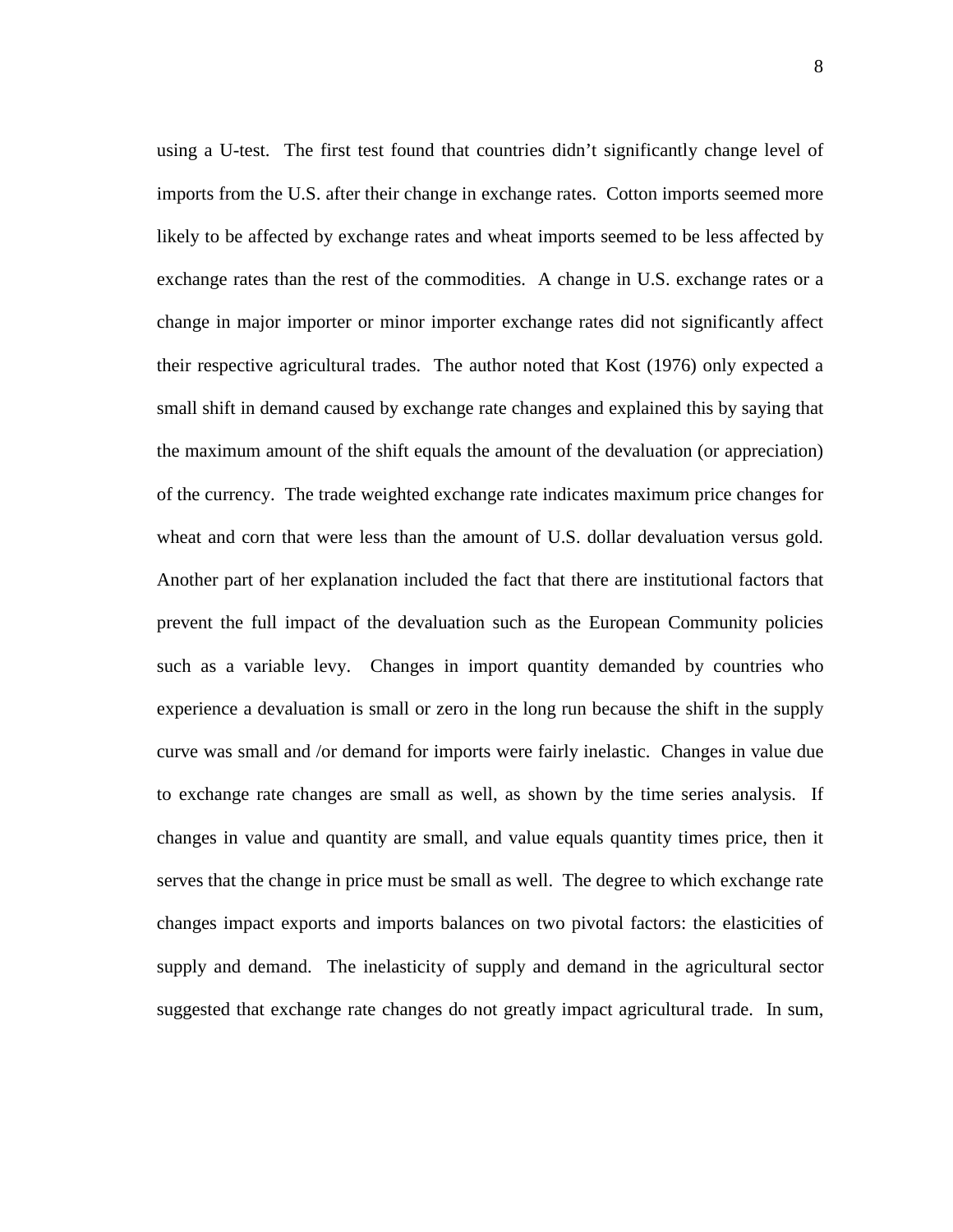Kost and Vellianitis-Fidas agree: the U.S. devaluations of the dollar were not the cause of high U.S. prices in 1972-1973.

Johnson, Grennes, and Thursby (1977) compared the impact of exchange rate versus the impact of foreign commercial policy in the pricing of U.S. wheat. Using a deterministic short run forecasting model examining the international pricing of wheat, they determined that foreign commercial policy, created to insulate consumers from increasing prices, was more influential in their domestic price of wheat than U.S. policy. They found that a devaluation of the dollar had a positive impact on domestic wheat prices by way of increased export demand and in turn lower domestic supplies. In addition, there was some indication that distortions in U.S. shipping policy were on equal footing with the devaluation of the dollar in influencing wheat price.

Chambers and Just (1979) noted that while some research found that exchange rates play a role in agricultural exports, still others found that the exchange rate has relatively small impact on the agriculture sector of the economy. They critiqued the treatment of exchange rates in agricultural trade models. Their findings were clear: the approach to dealing with the exchange rate in agricultural models at that time was overly restrictive in the specification of the exchange rate variable in empirical agricultural trade models. Machlup (1980) argued that at one level of policy making, it is the lagged relationship between exchange rates and sales that is important to understand. Although actual shipments are important for this group of policy makers, they presumably reflect an additional set of lags and complications because of logistical issues such as weather,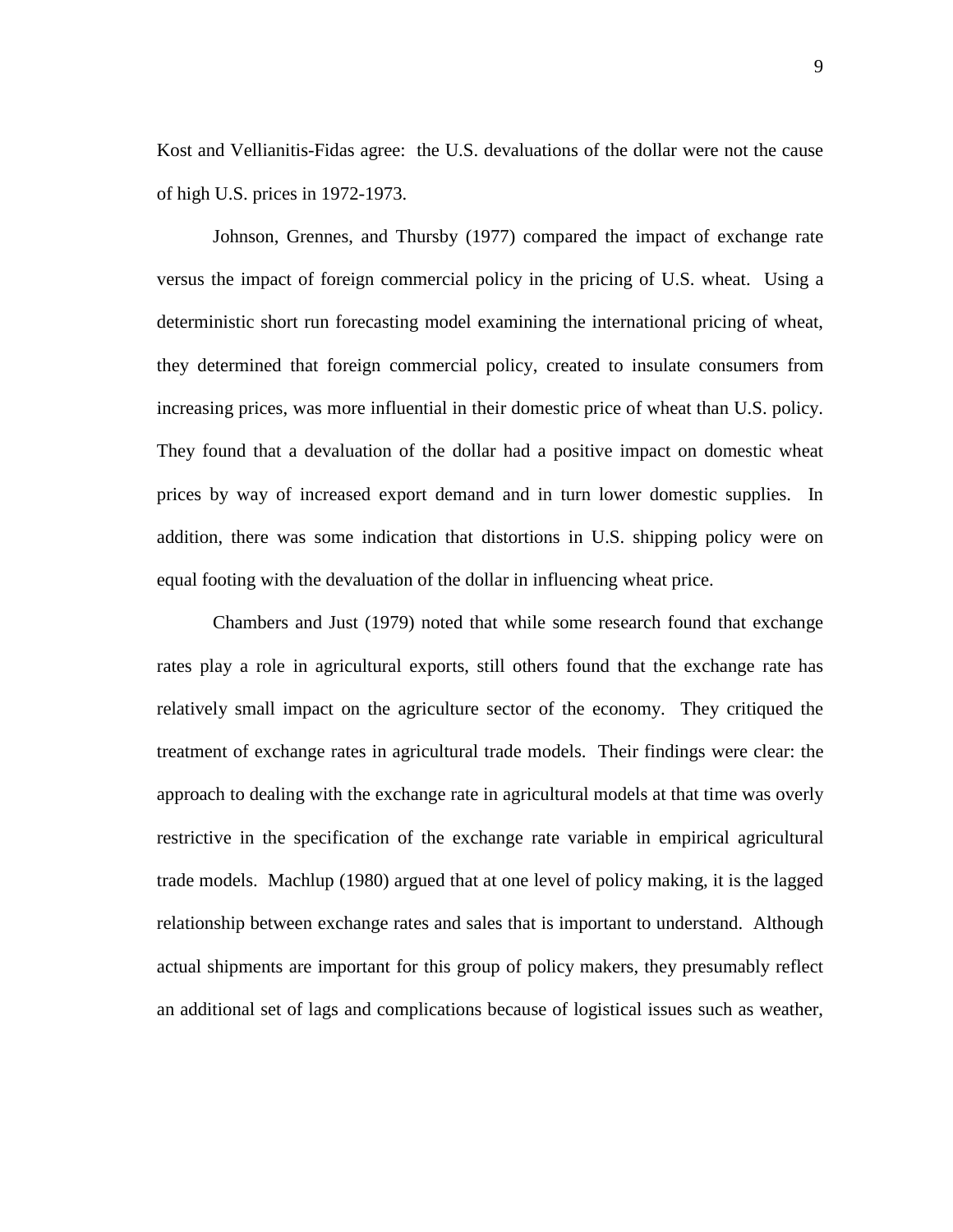capacity, et cetera. This complicating set of lags is then of interest to analysts studying actual shipments of commodities.

Collins, Meyers, and Bredahl (1980) used a simple analytical method to analyze the impact of multiple exchange rate changes, rates of inflation, and trade restrictions on real U.S. commodity prices. Their study included two parts: (1) an expression for short run U.S. commodity price changes caused by both nominal exchange rate changes and exchange rate changes adjusted for differential exchange rates and (2) calculated annual changes in U.S. prices of wheat, corn, soybeans, and cotton attributed to exchange rate changes and inflation rates in 1971-1977. They compared these estimated changes with observed changes in prices in order to determine how small or large the exchange rate impact was on U.S. agriculture. The authors noted that there were some other issues involved. The size of the exchange rate impact depends on crop, year, country, governmental influence in markets, elasticities, measured price variables, alternative prices considered, and the definition of exchange rate effect. They concluded that if the exchange rate changes reflect only differential rates of inflation then under free trade, nominal commodity prices change but the underlying supply and demand do not. If the exchange rate is fixed, differential inflation rates cause supply and demand changes, and as the use of nominal price insulation policies increase, the impact of inflation and exchange rate changes on U.S. export demand and real commodity prices increase significantly.

Chambers (1981) performed simple regressions to test causality for four hypotheses: (1) money supply does not "cause" agricultural exports, (2) money supply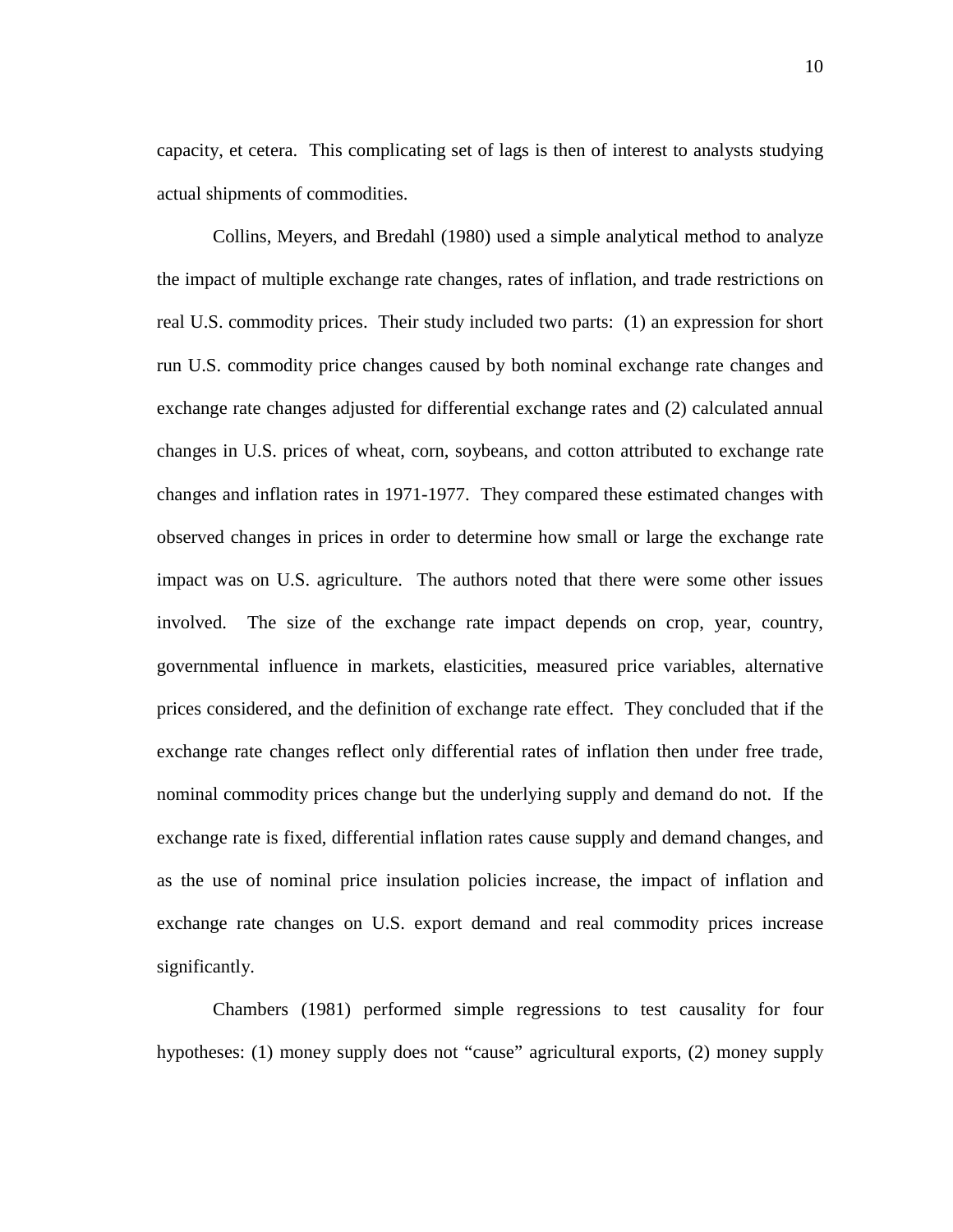does not "cause" agricultural imports, (3) the interest rate does not "cause" agricultural exports, and (4) the interest rate does not "cause" agricultural imports. The idea of "cause" is described by Granger and others, and is caused by a time delay. Using monthly data for 1973-mid-1980, Chambers found some evidence of a causal relationship between money supply and agricultural imports and exports, while there was little evidence of a causal relationship between the interest rate and agricultural exports and imports. He then tested the hypothesis that money supply did not "cause" the level of wheat exports for the period of 1892-1952 and found that there is some limited evidence of causality in this instance as well. Chambers' findings were important and were consistent with other findings as well, that the money supply/value of the dollar plays some role in the levels of agricultural trade.

In 1981, Chambers and Just addressed the exchange rate issue. They performed a dynamic econometric analysis, using three stage least squares (3SLS), on the wheat, corn, and soybean markets. They made an effort to develop a model that allows the exchange rate impacts to show in both the domestic and foreign sector of U.S. agriculture. Their findings were that exports and agricultural prices are more sensitive to fluctuations in the exchange rate than domestic factors, although they could still be considered responsive. These sensitivities and responses were much more dramatic in the short run than the long run, even though the long run adjustments were still considered significant. Chambers and Just again addressed exchange rate issues in 1982. Using a three-block recursive model, they found U.S. credit-supply fluctuations led to substantial long run agricultural sector impacts. The first block is a model of the wheat,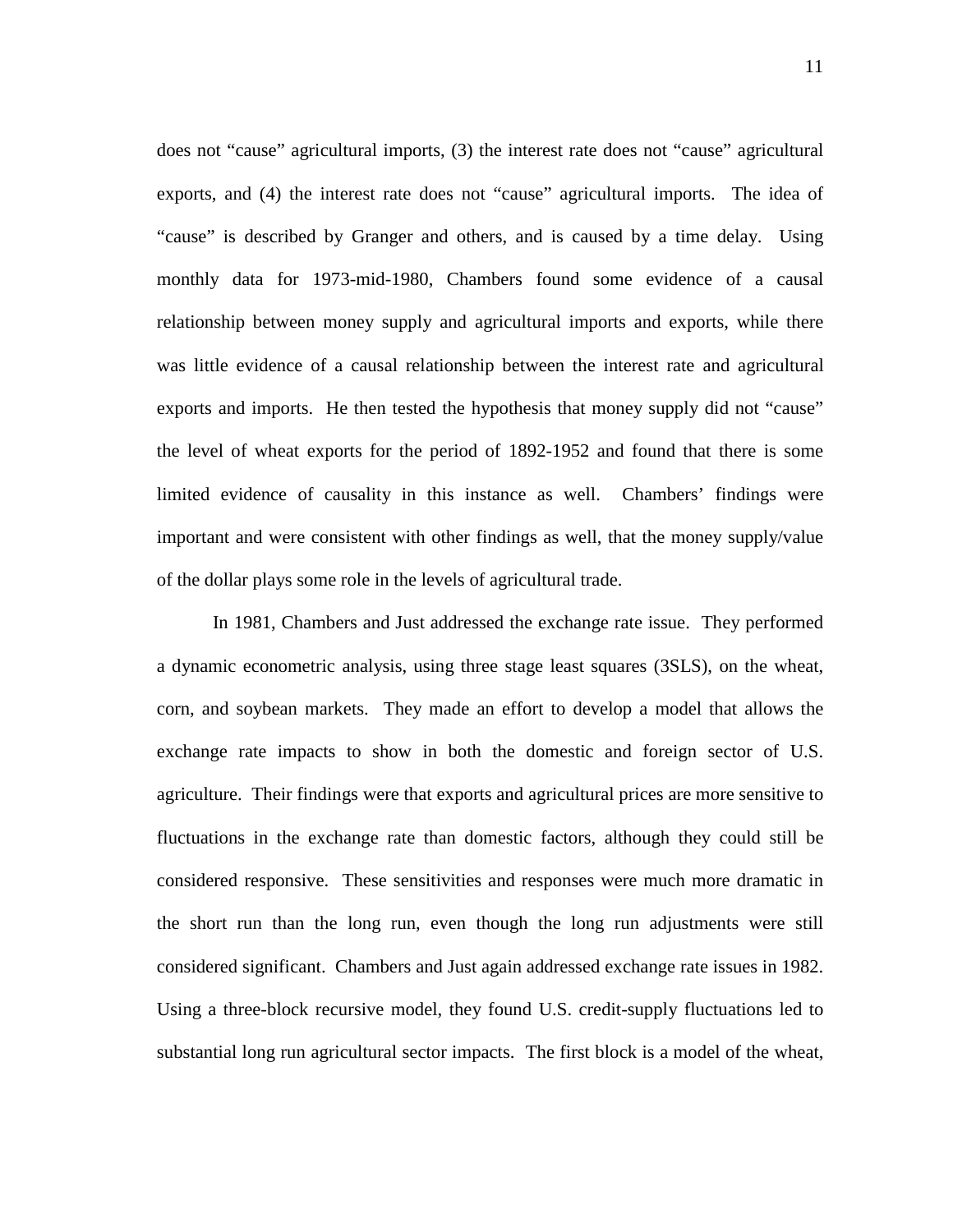corn, and soybean markets using three stage least squares and quarterly data form 1969- 1977; the second block is aggregate exports estimated by Zellner's seemingly unrelated regression; and the third block, a reduced-form model of exchange rate determination based on ordinary least squares. One of their observations was that most exchange rateexport studies use actual shipments rather than sales. In addition, Chambers and Just explained how expansive monetary (M2) policy decreases the dollar exchange rate, making crop exports more attractive on world markets. This increases crop exports and supports U.S. crop prices from added exports. The competitive position of the U.S.'s agricultural sector was worsened by an appreciation of the exchange rate.

More recent studies also cite the exchange rate as an important factor determining agricultural exports. Chambers (1984) developed a theoretical model that compared the short-run impact on the agricultural sector versus non-agricultural sector that changes in monetary policy brought about. The financial sector was represented in the model by a portfolio balance model, with two countries. Each country has liabilities that yield no return, bonds or securities in the domestic currency that yield the domestic interest rate, and bonds and securities issued in the foreign country that yield a return of the foreign country's interest rate. Portfolio composition depends on the value of nominal wealth domestically, which is based on the exchange rate. Commodity production is represented by a two commodity, three factor model: the agricultural and the non-agricultural commodity and agriculture specific, mobile, and non-agricultural specific factors. The production function gave constant returns to scale. The prices of agricultural commodities are Hicksian flex-price while the non-agricultural commodities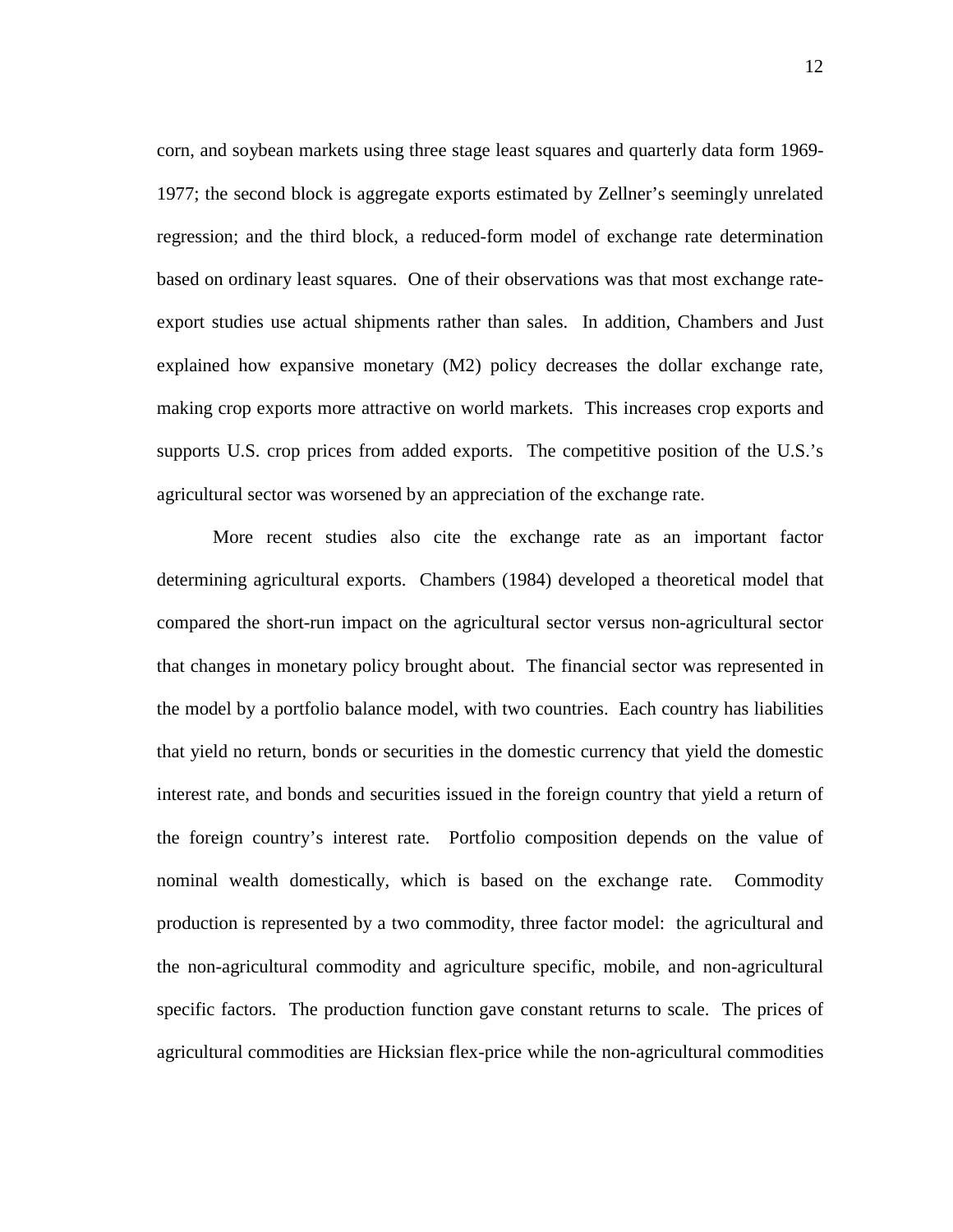are Hicksian fix-price, in both countries. This means that the price of agricultural commodities in the short run is determined by the interaction of supply and demand while the price of non-agricultural commodities must adjust to supply and demand pressures in the long run to maintain full employment of factors. It is also assumed in this model that agricultural commodities are exported by the domestic country. Vector autoregression (VAR) is used to examine the issues brought up by this model, specifically, that a short run open market depresses the agricultural sector. He found that a restrictive monetary policy or any development impacting the competitive position of a country's currency may more adversely influence the competitive position of an exportoriented industry (such as agriculture), implying lower agricultural prices relative to the rest of the economy, (non-agricultural industry) as well as lower farm incomes and returns.

Numerous researchers have examined the influence of exchange rate movements on agricultural trade (prices, supplies, and demands), but disagreement persists on the magnitude of the effects (ERS 1984). The appreciation of the dollar has had an adverse impact on U.S. agricultural trade while the depreciation of the dollar in the 1970's aided the increase of U.S. agricultural exports. Commodity prices tend to be affected equally by a change in exchange rate, taking into account cross-price effects (Longmire and Morey, 1983). In the long run, commodity prices tend to move together in response to an exchange rate change because commodities can be substituted for one another in both supply and demand. Longmire and Morey developed a model that isolates the exchange rate effect on wheat, corn, and soybeans, noting that the dollar appreciation in the early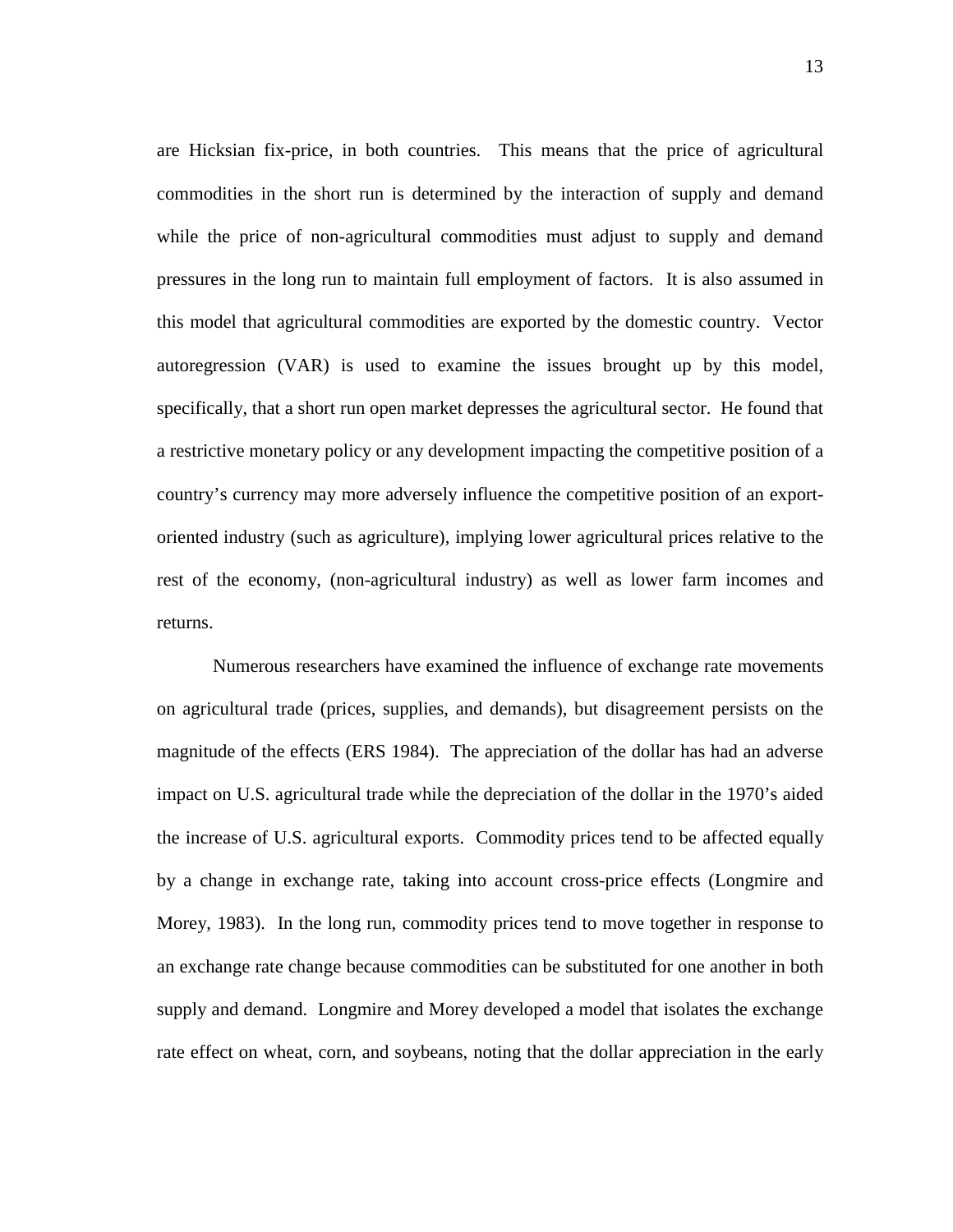eighties caused a decrease in exports of three billion dollars in 1981-1982. The dollar depreciation of the 1970's, which bottomed out at a depreciation of 30 percent lower against foreign currencies, gave U.S. agriculture its best year ever in exports. Wheat, corn, and soybeans all experienced a decrease in exports and an increase in stocks with a real appreciation of the dollar.

Bessler used a vector autoregressive model (VAR) to test the causal relationship from money to agricultural prices using monthly data for money supply, agricultural prices, and industrial prices in Brazil for the period of 1964-1981. Bessler rejected Cairnes' theory that agricultural prices adjust faster to money supply shocks than industrial prices. However, Devadoss and Meyers (1987) found results consistent with Cairnes' theory that agricultural prices adjust more quickly than industrial prices. The impulse responses were positive and significantly different from zero at all periods. Devadoss and Meyers found these results using monthly money supply, farm product price index, and industrial product price index from 1960-1985. Because a change in money supply will cause a change in exchange rates, the two previous studies are important as they both attempt to prove that agricultural prices are more sensitive to monetary policy changes, and in turn, could be sensitive to exchange rates.

Paarlberg, et al. (1994) detail the economic theory behind the impact of exchange rates on prices, production, and consumption. The authors report the research of other studies that have measured the effects of exchange rate movements on agriculture. The theoretical constructs and research results confirm that exchange rates are an important factor in determining prices, supplies, and demands. Tweeten (1992) also reviews the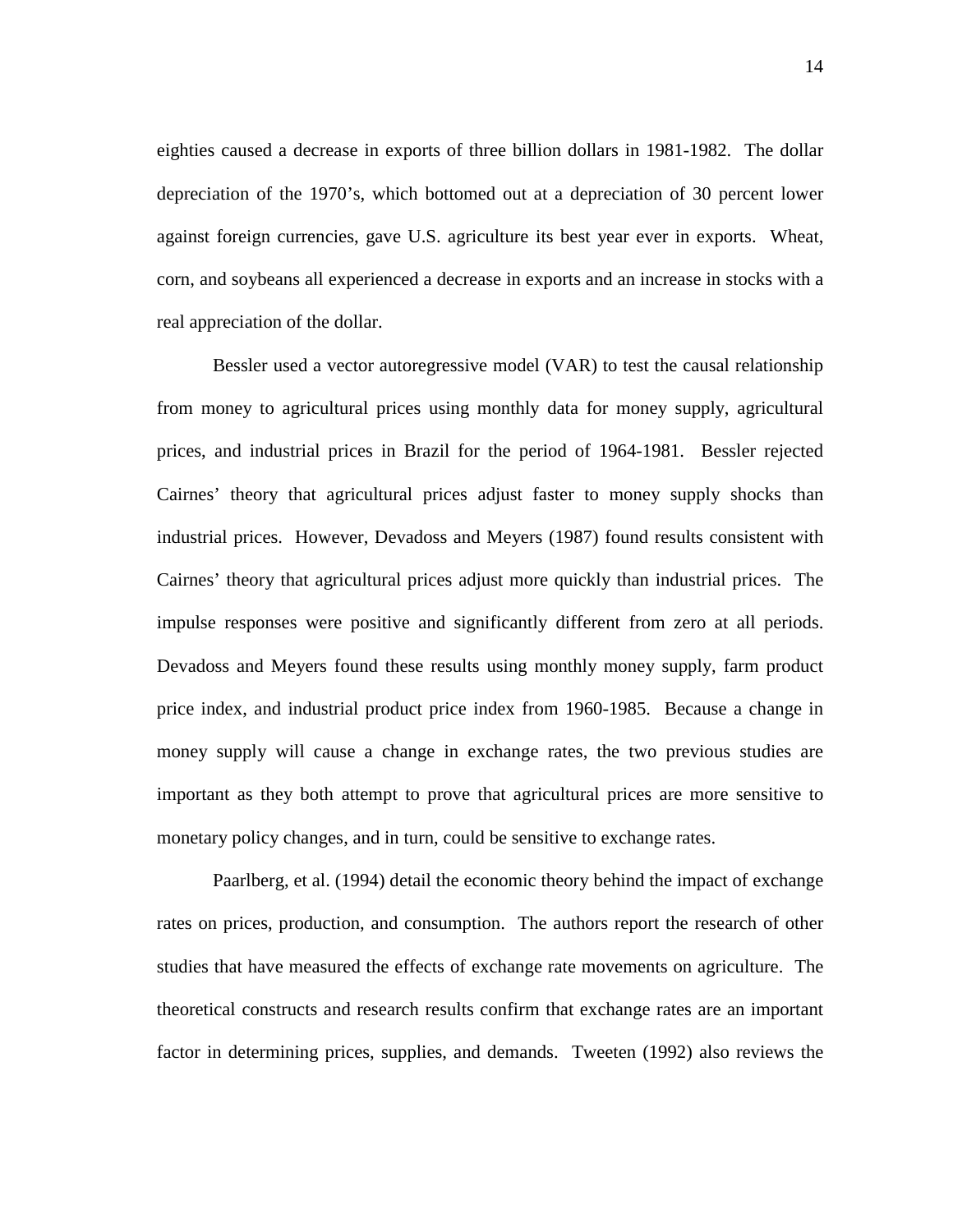economic theory behind the impacts of exchange rate changes and various studies on exchange rates. He explains the impact of an appreciation of an exporter's currency is to raise the price of the good in the importing country. This, in his graphical analysis, is illustrated by the rotation of the excess supply curve, which decreases export quantities supplied at any given price. However, some disagreement persists on the magnitude of different effects between different commodities.

Batten and Belongia (1984) provided empirical support for the "exchange rates don't matter" position. Batten and Belongia argue that the real stimulus for export demand comes from income enhancements in importing countries.

Rausser, Chalfant, Love, and Stamoulis (1986) simulated the impact of subsidy and taxes on wheat, feed grains, corn, and livestock using quarterly data from 1984-1986 and using a short-run model. In their analysis, they found that exports play a major role in transmitting monetary and fiscal policy to the agricultural sector. Wheat is more sensitive than feed grains to exchange rate movements since more of it is exported than used domestically. Rausser et.al. found that long-run agricultural policy played a larger role in resource allocation decisions than did macroeconomic policies and external events and that agricultural policy must be adjusted for macroeconomic developments or fail.

In continuing with studies on exchange rates, when looking at a changing monetary policy, Batten and Belongia found that neither monetary policy nor a government deficit impacted the value of the dollar. They considered the statement that "the real value of the dollar has contributed to the reduced volume of U.S. farm exports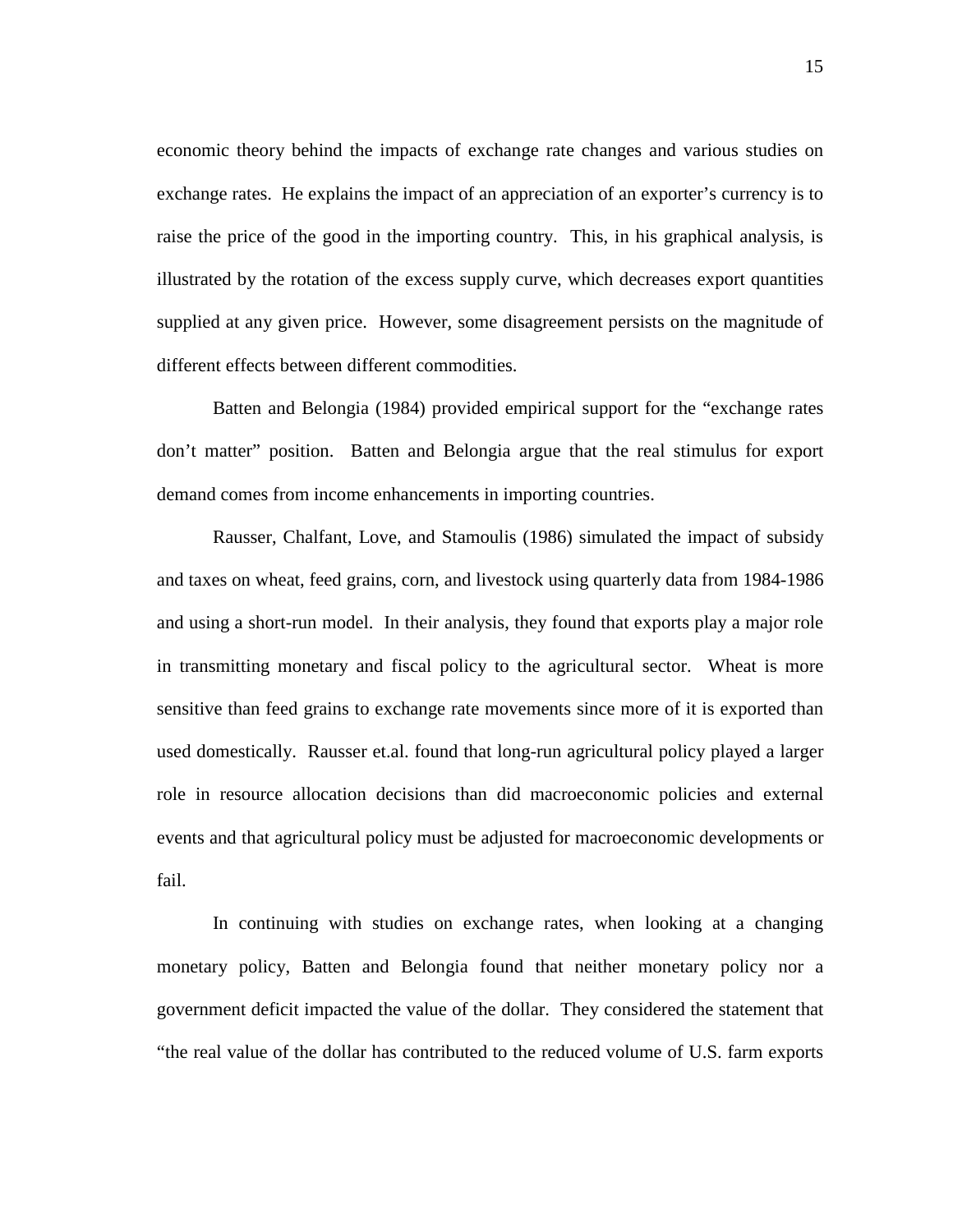since 1981." Batten and Belongia considered the relevant concerns of the exchange rate issue to be the magnitude of its effect on the identification of policy variables that could be used to decrease the dollar value if this were a desirable policy objective. The answer to this normative question was not clear. Batten and Belongia's primary focus was determination of factors that affect changes in real exchange rate. They failed to discover any evidence that monetary policy or budget deficits have had effects on the real value of the dollar. They inferred from these inconclusive results that attributions of the decline in farm exports to monetary policy or the deficit are difficult to support empirically.

Schwartz (1986) compared the effects of changes in exchange rate (and other macroeconomic variables) in a simple competitive versus a noncompetitive market for wheat. In the simple competitive case and under a floating exchange rate, a change in exchange rate in one country will cause a short run adjustment in price, output, trade, market share of exports and export volume for two countries competing with one another. The country that experiences depreciation in currency value will see a decrease in exports and the other country will see an increase in exports. The more the exchange rate fluctuates, the more variable short-run changes in domestic prices and trade shares are. In looking at a non-competitive market, Schwartz states the following limitation: exporters have to have market shares large enough to effect price. There are three outcomes possible with a change in exchange rate: (1) traders cooperate and price exceeds marginal cost, (2) with more traders, output and price will be closer to competitive position, and (3) there is no cooperation between traders, leading to price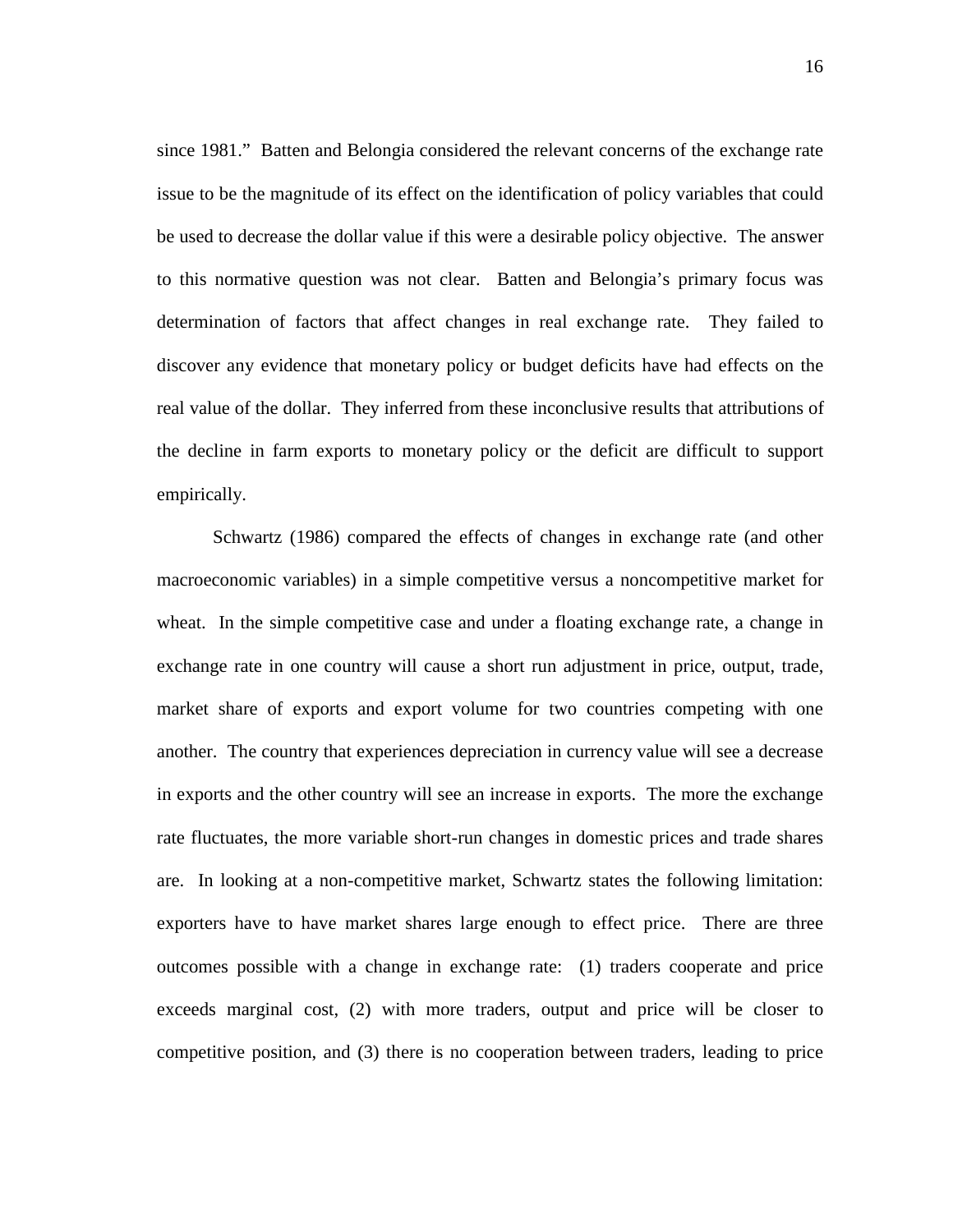wars and prices that may fall below marginal cost. The possibility exists for large traders (i.e., the exporters) to use stockholding policies to control some of the effects of exchange rate moves. There is a lower chance that competitors will cooperate if exchange rates are more variable, which increases the chance that trade and price variability will worsen as they shift from periods of cooperation to non-cooperation.

Exchange rate changes can affect terms of trade and international competitiveness as long as they affect relative prices between traded and non-traded goods. Grigsby and Arnade (1986) examined the consequences of Argentina as a competitor country for grain export markets using its distorted exchange rate policy. A policy such as this can cause a divergence between comparative advantage and competitiveness. This "distortion" policy was that Argentina utilized a different exchange rate for its commodity exports than the actual "official" exchange rate for other foreign transactions. Using a trader's revenue maximization objective function, the Argentine peso was devalued relative to the U.S. dollar. This caused an increase in quantity supplied, and a decrease in quantity demanded. The size of the domestic price increase was dependent on supply and demand elasticities in the short run. Argentina adjusted its exchange rates as part of a pricing policy to keep domestic prices constant when increased prices in domestic market for basic commodities fueled inflation. This policy allowed Argentina to change export prices without changing signals to producers, since there was no domestic price change. This policy can also enhance the size of world demand shocks on export price and increase or decrease the competitiveness of Argentina's grain exports depending on the government's goals and level of adjusted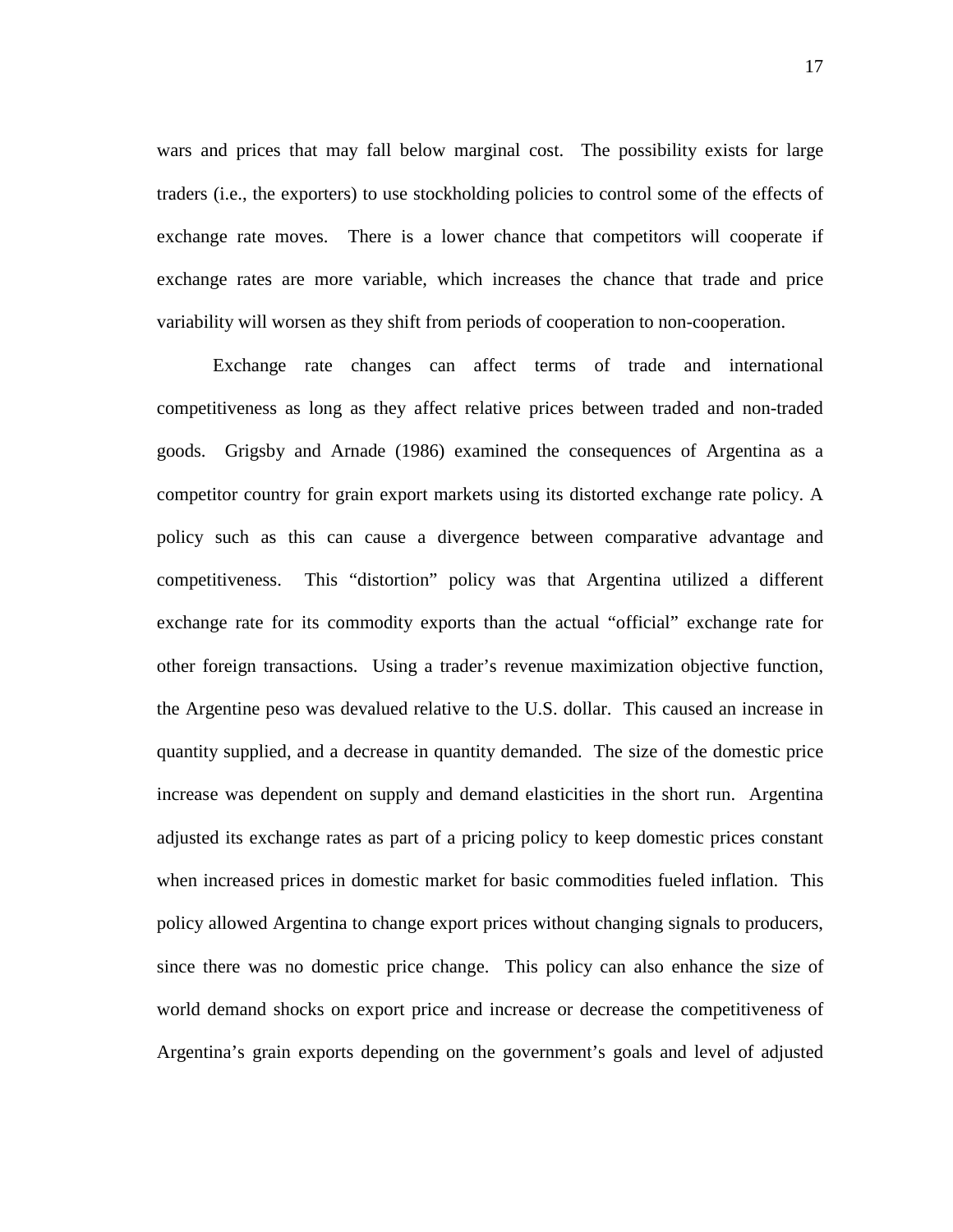exchange rate. This exchange rate policy affected price competitiveness without changing signals to producers or comparative advantage. Since producers received no price signals, this could also cause a long run increase in productivity.

Pagoulatos had responses to several papers published in 1986. He noted limitations in the specification of the real exchange rate equation, use of *ex post* real interest rate, and simultaneity problems in Batten and Belongia. Grigsby and Arnade reminded him (and us) that the U.S. exchange rate is not the only one relevant to U.S. agriculture but did not test hypothesis with data from Argentina for a more complete assessment. Pagoulatos said that Schwartz took a step towards developing a useful conceptual framework relative to the effects of exchange rate changes on agricultural exports and prices in an imperfect world market structure.

Orden (1986) also comments on Batten and Belongia, Schwartz, and Grigsby and Arnade. He suggested that Batten and Belongia's empirical analysis fell short in clarifying the effects of macroeconomic policies on international capital and commodity markets. Their work lacked data from earlier periods, needed examination of money growth considerations, and relied too heavily on the purchasing power parity approach. In addition, the magnitude and persistence of policy and non-policy factors was ignored. Orden continues his attack on Schwartz, citing that her explanation highlights the facts that the framework of analysis applied to exchange rate impacts on agriculture is oversimplified. She does, however, make some interesting points: exchange rate movements made market intervention schemes difficult to enforce and intervention can insulate markets from exogenous shocks. Orden goes on to say the Grigsby and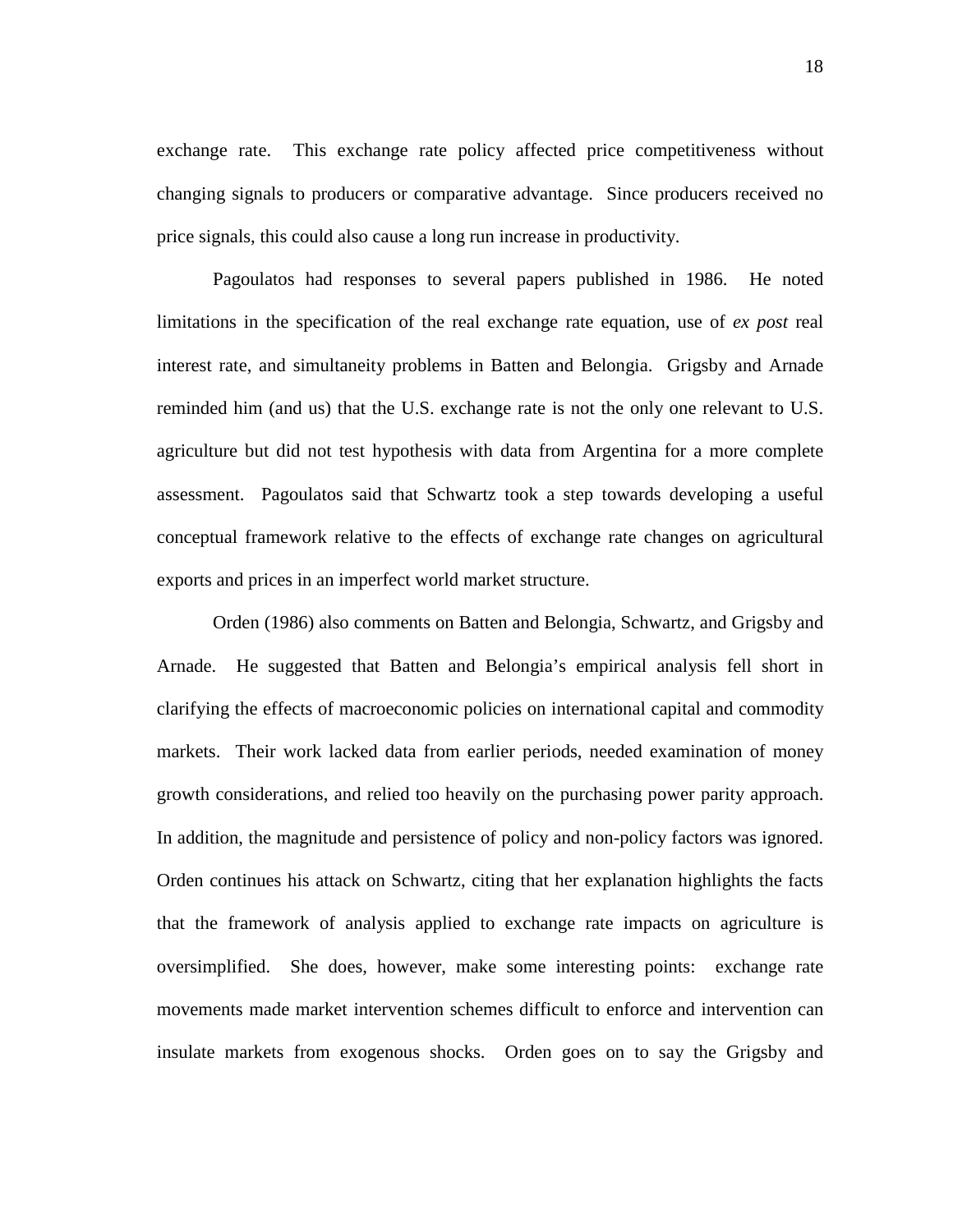Arnade's work was too general and the central role assigned to the revenue maximization function of traders/strictly concave marketing possibility frontiers were misleading. He felt that they should have emphasized that policy induced distortions may keep a country from being competitive in world markets despite its comparative advantage instead of placing the focus on the difference between competitiveness and comparative advantage based on short run effects on consumption versus determination of the level of supply.

Bessler and Babula (1987) considered the empirical lagged relationship among the real trade-weighted exchange rate and cash prices, export sales, and shipments of wheat from a forecasting perspective. They report mixed results when comparing forecasts from four-variable vector autoregressions to those of univariate autoregressions. Bessler and Babula conclude that forecasts of wheat sales are not improved by including the exchange rate as an explanatory variable. However, they did find that "wheat prices responds substantially to shocks in real exchange rates" (p. 406).

Orden and Fackler (1989) specified a nonrecursive structurally identified vector autoregressive (VAR) model of oil prices, supply, and demand for aggregate output, money supply and demand, international effects (represented through exchange rates), and agricultural prices. A shock in monetary policy first caused money and output increases, followed by the dollar devaluation, then the overall price level rose slowly. They concluded that monetary shocks raised real agricultural prices for about one year. Empirical estimates also led to the conclusion that monetary policy shocks had not been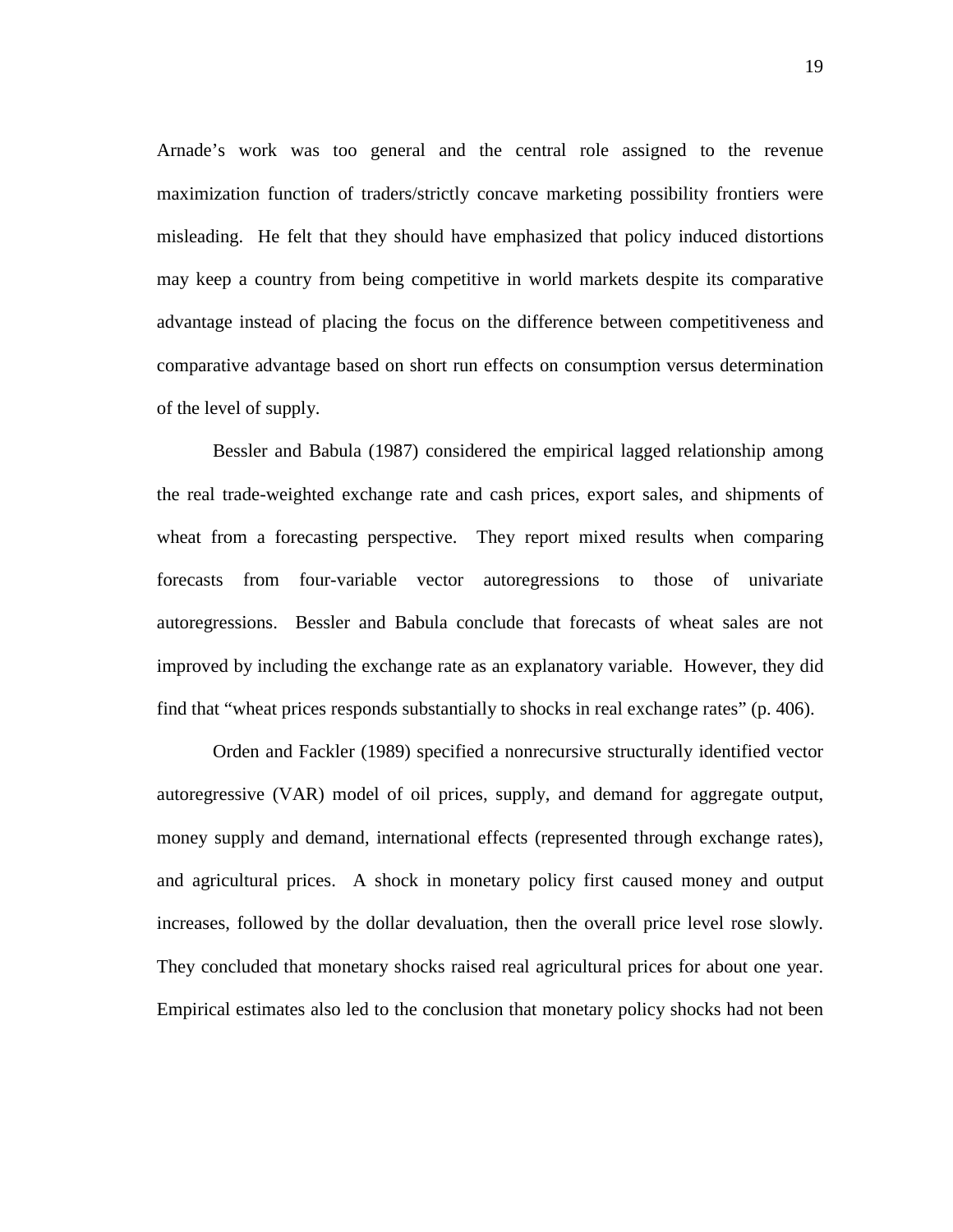the dominant source of agricultural price instability. These results subsequently paralleled in studies focused on monetary effects on exchange rates.

Bradshaw and Orden (1990) tested the Granger Causality of exchange rates on agricultural prices and exports. The hypothesis was: if exchange rate mattered, it would help predict subsequent export sales. They examined the impact of the real agricultural trade-weighted exchange rate for monthly forecasts of real cash prices and export sales volumes of wheat, corn, and soybeans by comparing out-of-sample forecasting performance of univariate models to bivariate models that included exchange rates to test the impact of magnitude and timing of macroeconomic impacts on agriculture. Citing the poor forecasting performance of econometric models that account for macroeconomic variables, they attempted, in terms of forecasting, to more completely evaluate macroeconomic variables. Bradshaw and Orden found that their best bivariate model outperformed the best univariate models in statistically significant ways, but they would not have found this result if they had limited their research among models to those specified with a common lag structure. Model specification and the choice between in sample and out of sample tests are important in determining if Granger Causality is detected from the exchange rate to prices and exports sales of wheat, corn and soybeans. However, results indicate that while it's more difficult to detect Granger causality from the exchange rate to flexible agricultural prices than Granger Causality to export sales volume, some role for the exchange rate in predicting agricultural prices exists.

Robertson and Orden (1990) examined quarterly data for money, agricultural prices, and manufacturing prices for 1963-1987 in New Zealand. They found that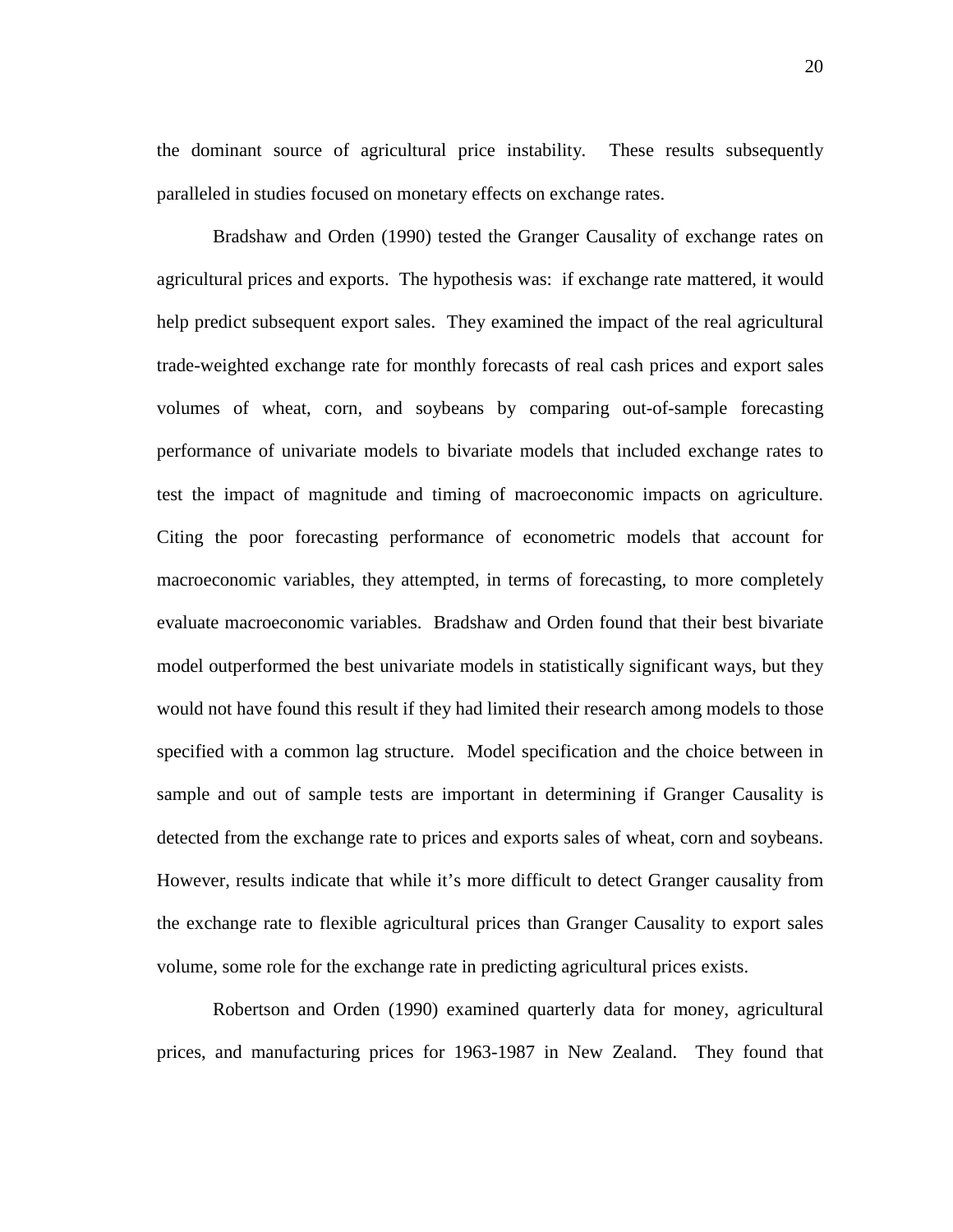agricultural prices respond more quickly than manufacturing prices to a shock in money supply. Impulse response functions were compared for vector autoregression (VAR) and vector error correction (VEC). The VEC response functions to money supply shocks were more plausible than that of the VAR. As with previously cited literature, this work did not deal with exchange rates per se, but helps highlight the importance of monetary policy on agricultural prices and in turn, on agricultural competitiveness in world markets.

In 1991, Fuller, Capps, Bello, and Shafer specified a simultaneous equation model of the spring onion sector with the model containing six behavioral equations and an identity while drawing on the classical two-country trade paradigm. The model includes each country's excess demand and supply function and variables relating to exchange rate, the real tariff, and a U.S. policy variable for the 1976-1985 period. They concluded, among other things, that the devaluation of the peso encouraged onion imports from Mexico, especially when the peso was allowed to float versus the U.S. dollar.

Denbaly and Torgerson (1992) used a cointegration methodology that links the long run relationship between relative wheat price and its determinants with a short run dynamic equation, known as an error correction model (ECM). An ECM accounts for the dynamics of price adjustments and treats all variables as endogenous. Error correction is based on the error or difference between variables. They estimated wheat price elasticity with respect to exchange rate of  $-1.27$ , equal to the level reported by Chambers and Just in 1981. This elasticity means that expansionary monetary policy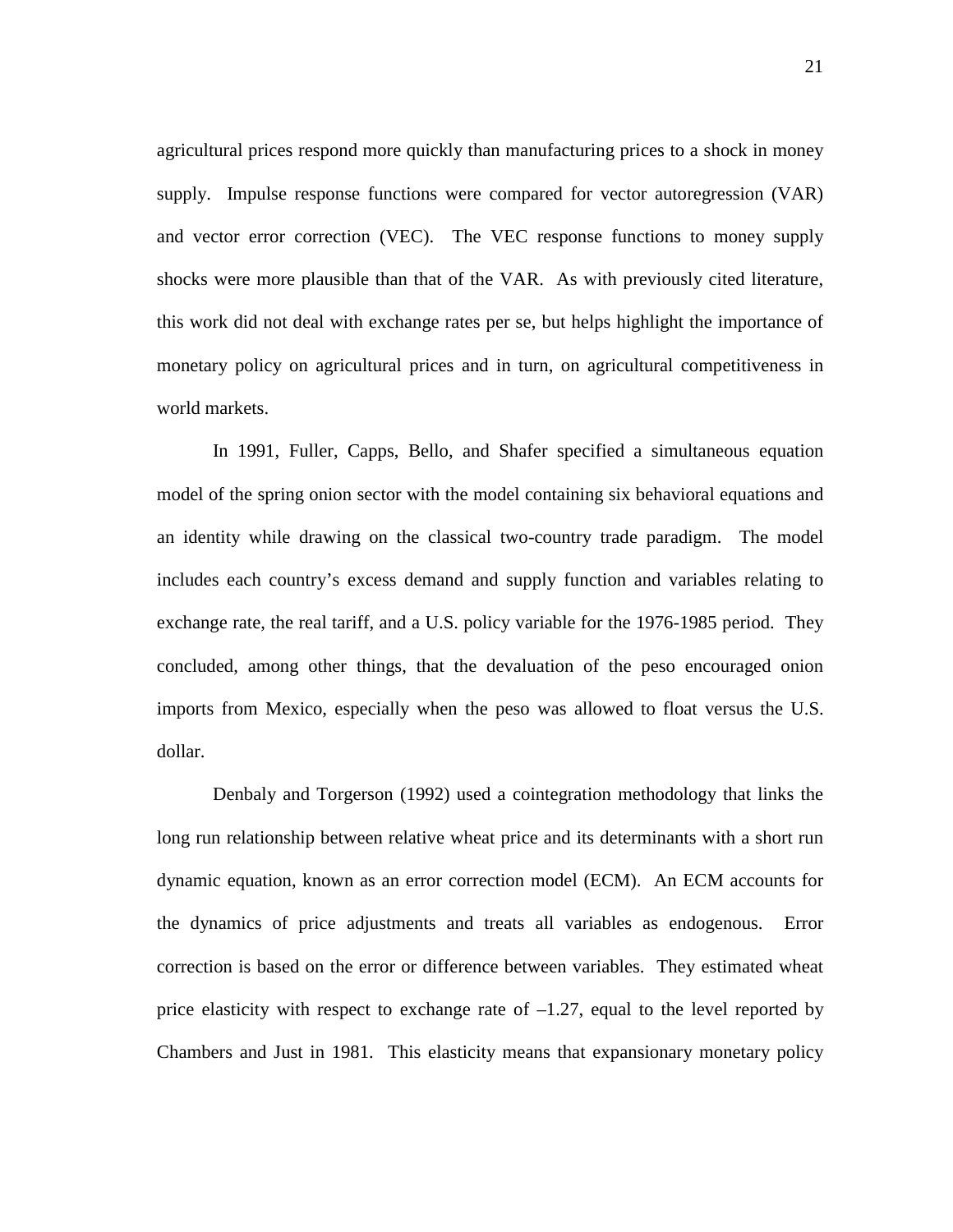disproportionately benefits wheat producers, relative to non-commodity sectors, in the short run and tight monetary policy hurts wheat producers in the short run.

Henry, et al. (1993) performed a time series analysis on the effects of government policies on the U.S. beef cattle industry. While their study did not include exchange rates, their methodology is important for this thesis. Using a Bayesian VAR time series model with quarterly data on cattle on feed, cattle slaughtered, beef imports, total cattle inventories of feeder cattle, price of slaughtered cattle, price of corn, price of utility cows, and an index of retail prices for beef substitutes and disposable income from the 1960-1986 period, they shocked three different parts of the beef cattle sector and studied the impulse response functions. First, they shocked the number of cattle slaughtered to represent the increase in dairy cows slaughtered as the impact of the Dairy Termination Program (DTP). Since this time series reacts with the other series in the VAR, the shock can be traced through to other variables. They found a relatively modest impact of DTP on cow and beef prices after the shock. Next, corn prices were shocked to represent a change in policy in corn price supports. They noted that a strong dollar and high support prices coupled with economic conditions in other countries led to a decrease in U.S. exports. A shock to decrease corn prices would cause a long-run decrease in beef prices and the benefits to consumers would be passed on in about two years. On the other hand, a significant increase in corn prices causes an unexpected immediate response, that of an increase in cattle inventories. It takes three quarters for beef price to fall and approximately ten quarters for inventory reductions to take place. Lastly, Henry, Peterson, Bessler, and Farris used their models to indicate changes in the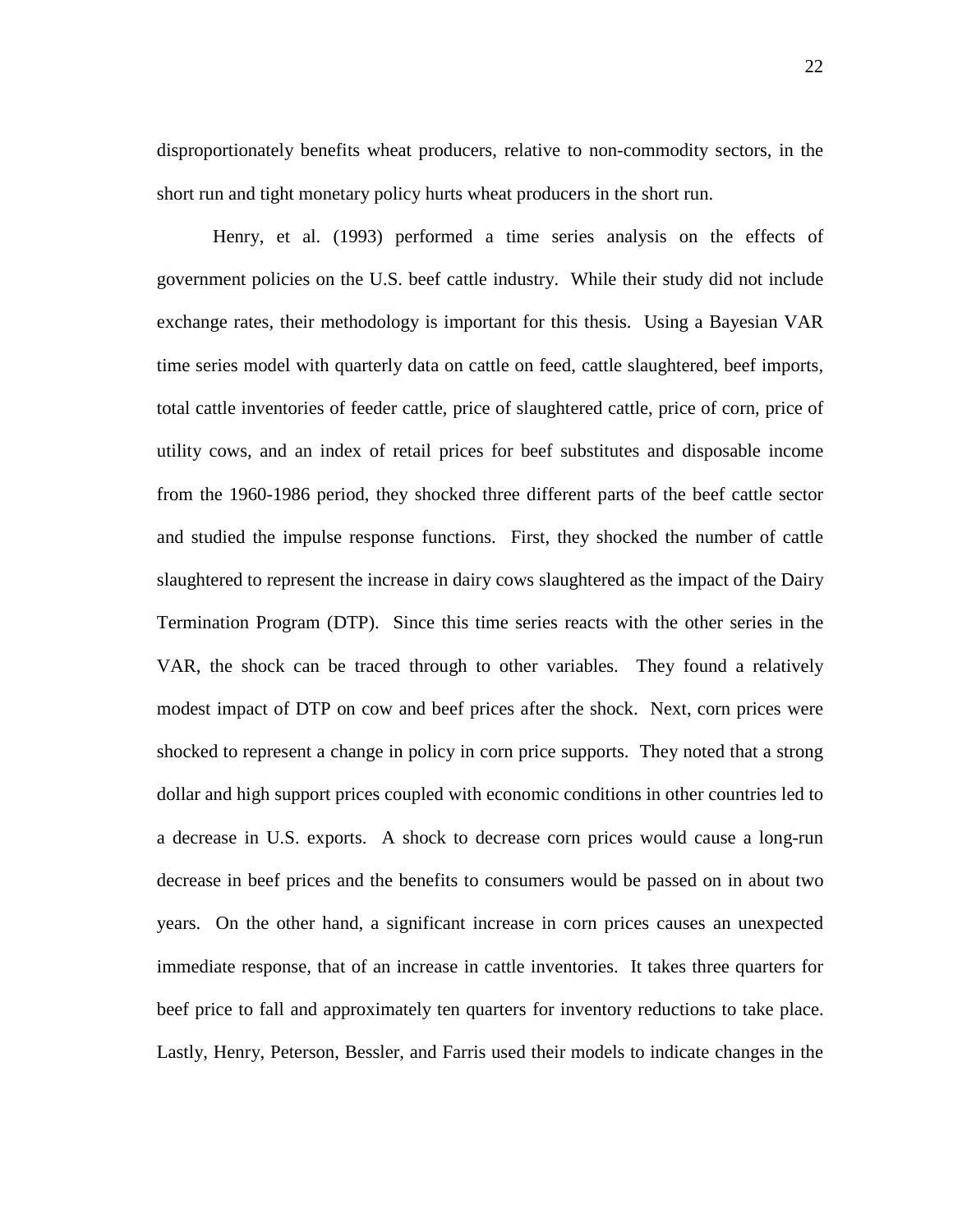beef import quota. A decrease in imports caused a relatively small reaction, whereas an increase in imports caused a price decrease and feeder cattle price recovered more quickly than beef price. Changes in beef imports affect cattle price in the short and intermediate run.

Babula, Ruppel, and Bessler (1995) found no cointegration between exchange rates, price, sales, and shipments in regard to United States corn exports. Short-run connections between exchange rates, price, sales, and shipments found support in the research, and while it appears that the exchange rate does not influence exports, it does impact corn price, similar to the results found for wheat in Bessler and Babula. Estimates attained using both structural econometric models and time series methods have found varying degrees of exchange rate impacts on agricultural prices and quantity traded. The Mexican peso devaluation was cited by Anderson (1995) as one reason for increased Mexican cattle movements to the U.S. However, exchange rate changes were part of an overall economic crisis coupled with a severe drought that sent a "flood" of Mexican cattle North.

Dorfman and Lastrapes (1996) disaggregated U.S. agricultural data into crop and livestock data and used interest rate, output, prices received by farmers, total livestock and products and total crops, real energy price, real exchange rate, and money supply for the months from February 1952 to November 1993. Three different activities were included: (1) the disaggregation of agricultural data into crop and livestock data, (2) theory based impulse response functions, and (3) a Bayesian approach to model specification. These were used to test the responses of agricultural prices to money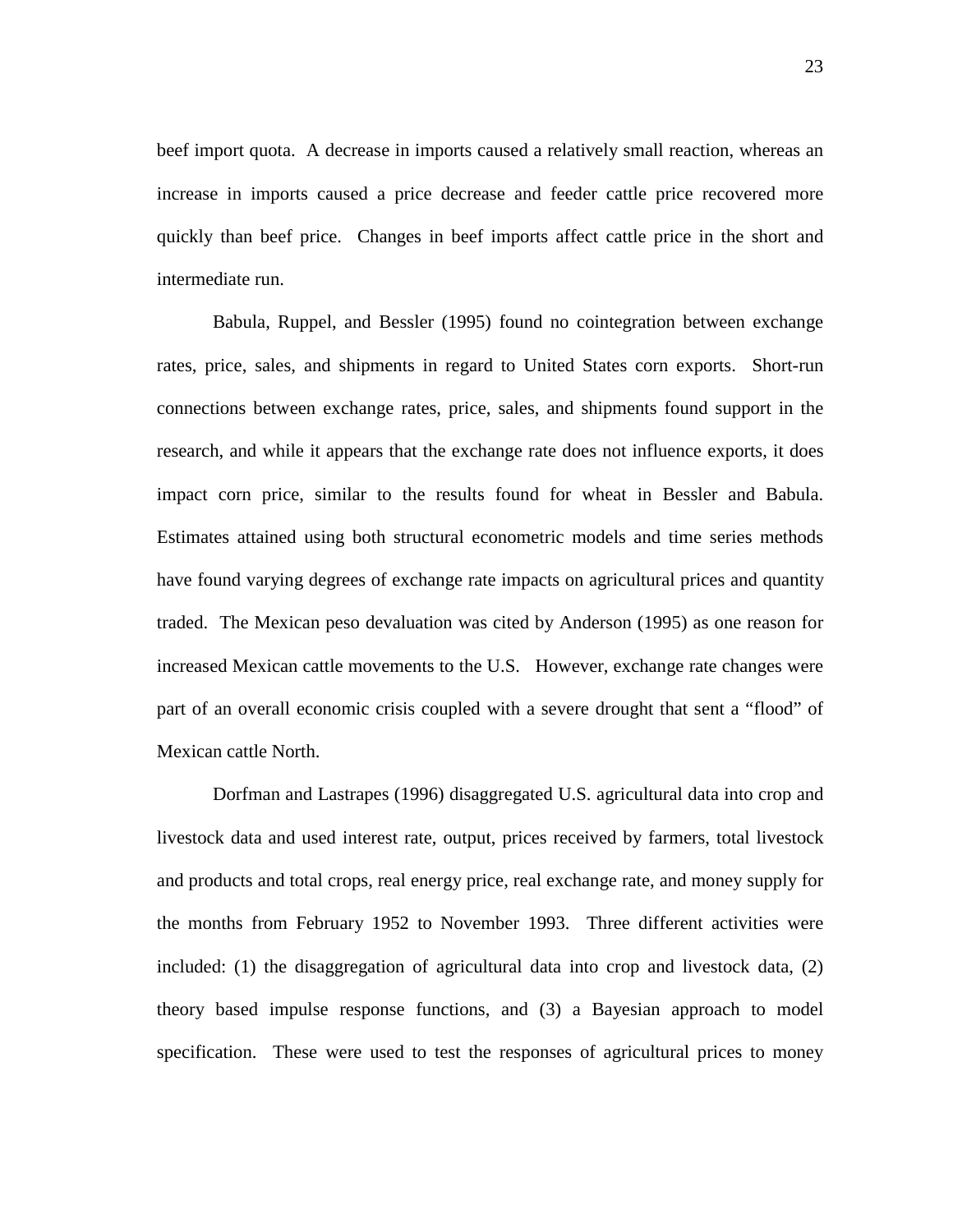supply shocks. Real crop and livestock price responses suggested short- to medium-run benefits to both sectors from expansionary monetary policy, which is consistent with the findings of Chambers, Devadoss and Meyers, Orden and Fackler, and Rausser, et. Al. Short-run agriculture benefits from expansionary monetary policies. Crop prices have a very small initial positive response to money supply shocks but gradually rise and take longer to fully adjust than livestock prices, which exhibit strong positive response to the same shocks.

Anderson, Mintert, and Brester (1998) continued the work on exchange rates by discussing how exchange rates might be one of the more important changes in U.S.- Canada livestock trade. In the early-to-mid 1990's, the weakening of the Canadian dollar versus the U.S. dollar encouraged increased fed cattle movement to the U.S. The availability of feed as well as changes in Canadian grain policy have fostered growth in the Canadian cattle feeding industry. In terms of Mexican exports, there was a six hundred fifty thousand head increase in 1995 attributed in part to the devaluation of the peso during Mexico's financial crisis. Anderson, Mintert, and Brester also discussed how changes in industry structure and how the lowering of trade barriers played a role in this increase of cattle movements.

Espinoza-Arellano, Fuller, and Malaga (1998) sought to determine the primary economic forces influencing Mexico's competitiveness in the U.S. winter melon market, consisting of cantaloupe, honeydew, and watermelon. Price linkage equations were used to link retail and farm level prices in the U.S., Mexico, and Caribbean Nations. The price transmission equations included tariffs and exchange rates. Per capita melon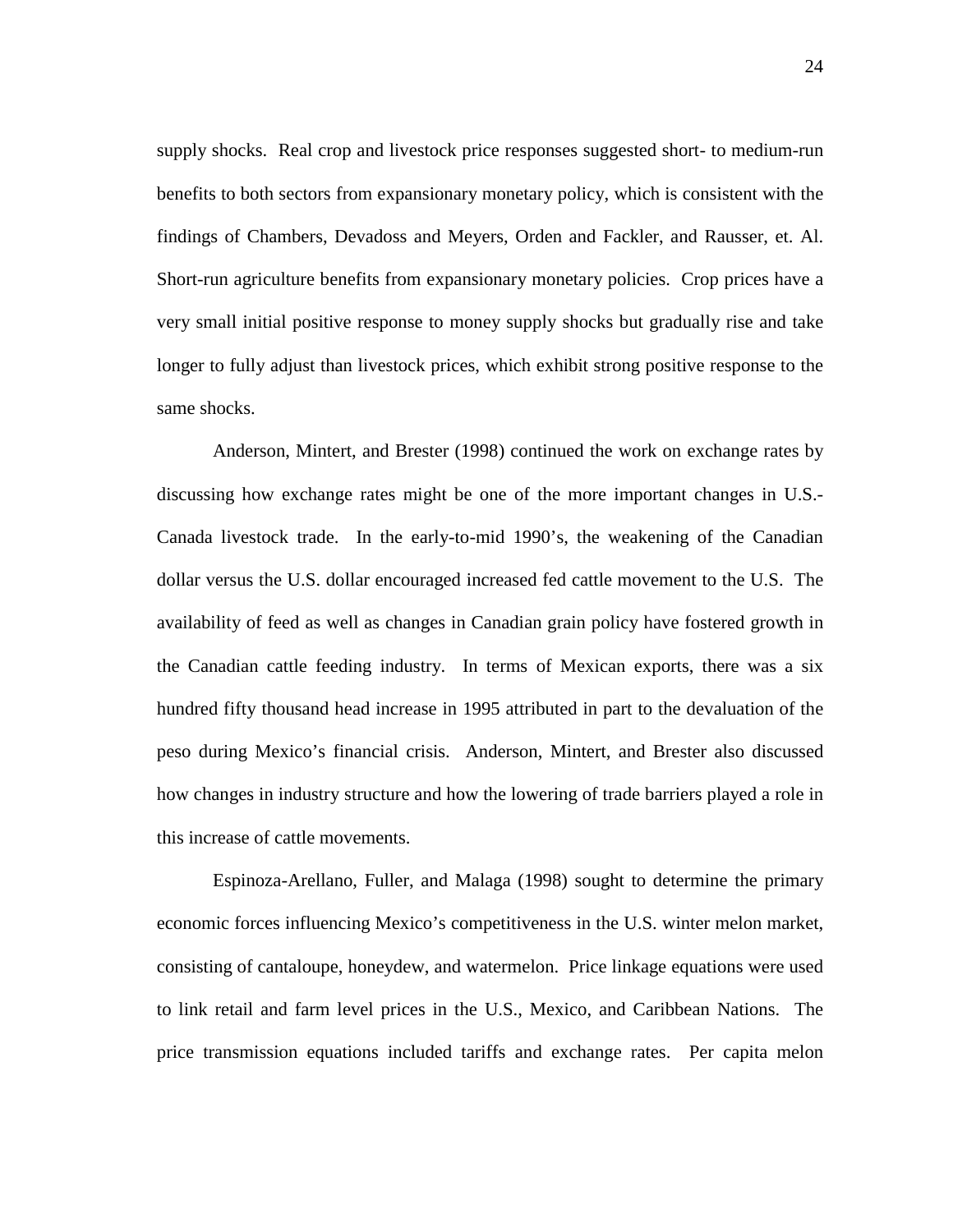demand was calculated as a function of own-retail price, other melon prices and per capita income. Supply equations were estimated with an acreage and yield equation. Mexican and Caribbean prices were specified as a function of U.S. prices, real exchange rate, and applicable tariffs for the December to May periods of 1970-1994. Three stage least squares was used to estimate 70 model parameters in nineteen equations and then the model was validated using in-sample simulation. A baseline was created in order to compare results across scenarios. The results show that the effect of the 1994-1995 peso devaluation had important short run affect on Mexican melon exports to the U.S. Watermelon, honeydew, and cantaloupe exports increased 36, 18, and 4 percent, respectively relative to the baseline, due to the peso devaluation. As a result, Mexico's share of U.S. watermelon, honeydew, and cantaloupe imports increased by 11, 7, and 2 percent, respectively. In their conclusion, Espinoza-Arellano, Fuller, and Malaga found that "exchange rates do have an important effect on trade, in particular, the weakening of the peso (exporter's currency) increases export opportunities in the short run" (p. 505).

Barichello, Pearson, and Selim (1998) constructed a series of partial budgets to in order to examine anticipated the impact of Indonesia's currency devaluation on agricultural profits and potential exports for different commodities. The authors used up to date farm cost and revenue data in conjunction with the Policy Analysis Matrix Approach. They adjusted output prices to 1998 values for traded and non-traded outputs and inputs. Results show that the commodities used: rice, corn, soybeans, sugar, dairy, crude palm oil, and cashew nuts become more export competitive with the depreciation. However, export response as calculated will be overstated in some instances due to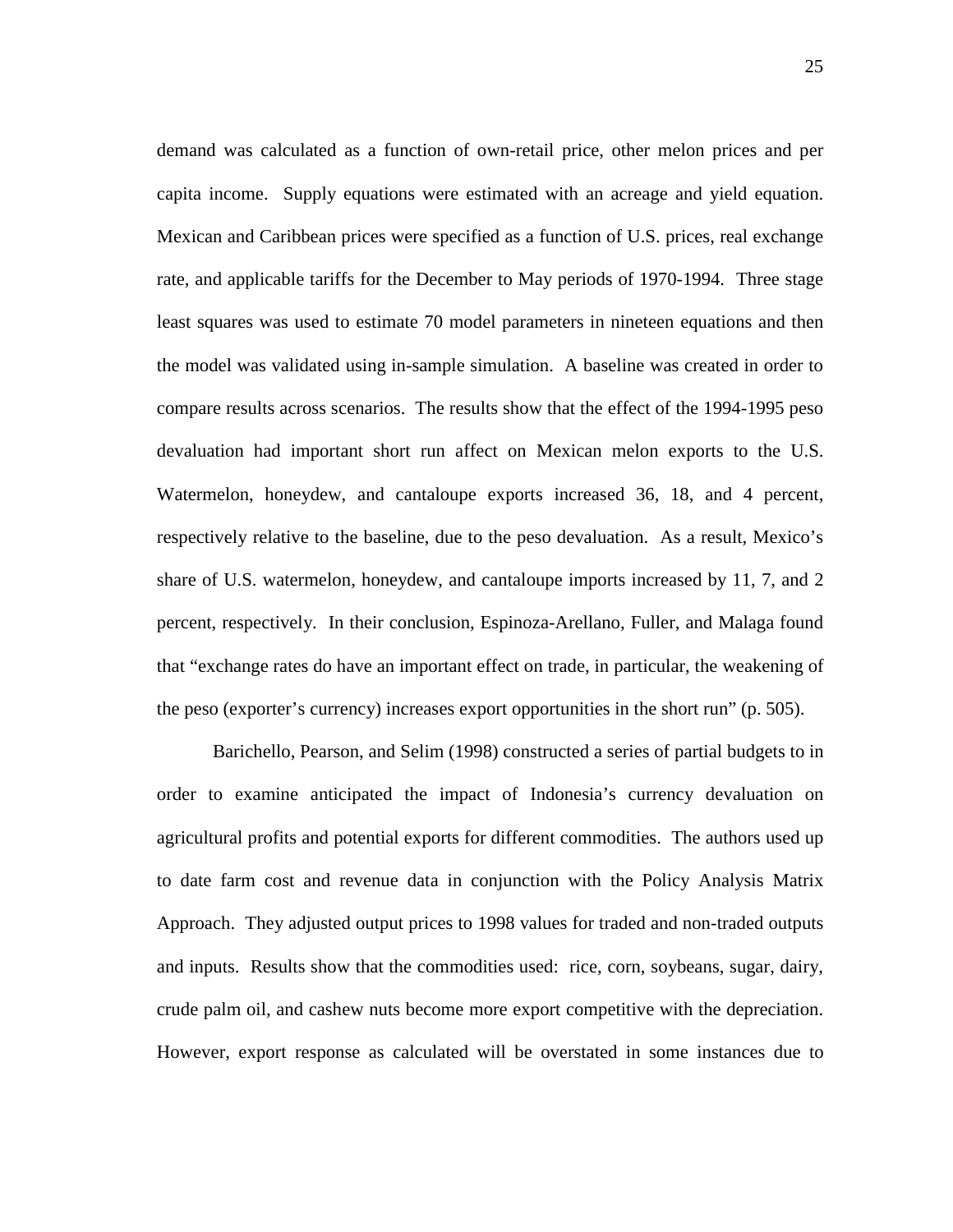additional constraints on export response in agriculture, namely the competition across traded agricultural goods for common inputs (such as land). All export commodities became more profitable initially, but after the general equilibrium effect of rising land prices, only some remain profitable. In addition, some of these commodities may not have been exported previously, meaning there could be issues in product quality, grading, storage, and transportation to be figured out, causing a delay in export response.

Barichello asked in 1999, "What is the impact of dramatic exchange rate movement and economic collapse on imports and exports?" He answered this question using the Asian financial crisis, specifically Indonesia's crisis, as an example. The Indonesian Rupiah lost eighty percent of its value from June 1997 to March 1999, hitting a low point of an eighty-five percent loss of value in July/August of 1998. Traded good prices increased 3.7 times or 270 percent relative to the March 1997 exchange rate. Prices increased approximately three times for both imports and exports, which would drive down import demand faster than export demand, if production expansion were involved. Regarding exports and given the time pattern of the depreciation, the 1998 pattern of exports is consistent with moderate growth in exports in response to the depreciation. Imports, excluding rice, responded quickly and rapidly to the exchange rate changes, except in the last half of 1998 when imports increased unexpectedly. Barichello drew the conclusion that following currency devaluation, imports experienced a brief and significant decrease while exports displayed an erratic, delayed, and unpredictable increase in agricultural exports and production. These changes in exports were also stretched out more in time than expected.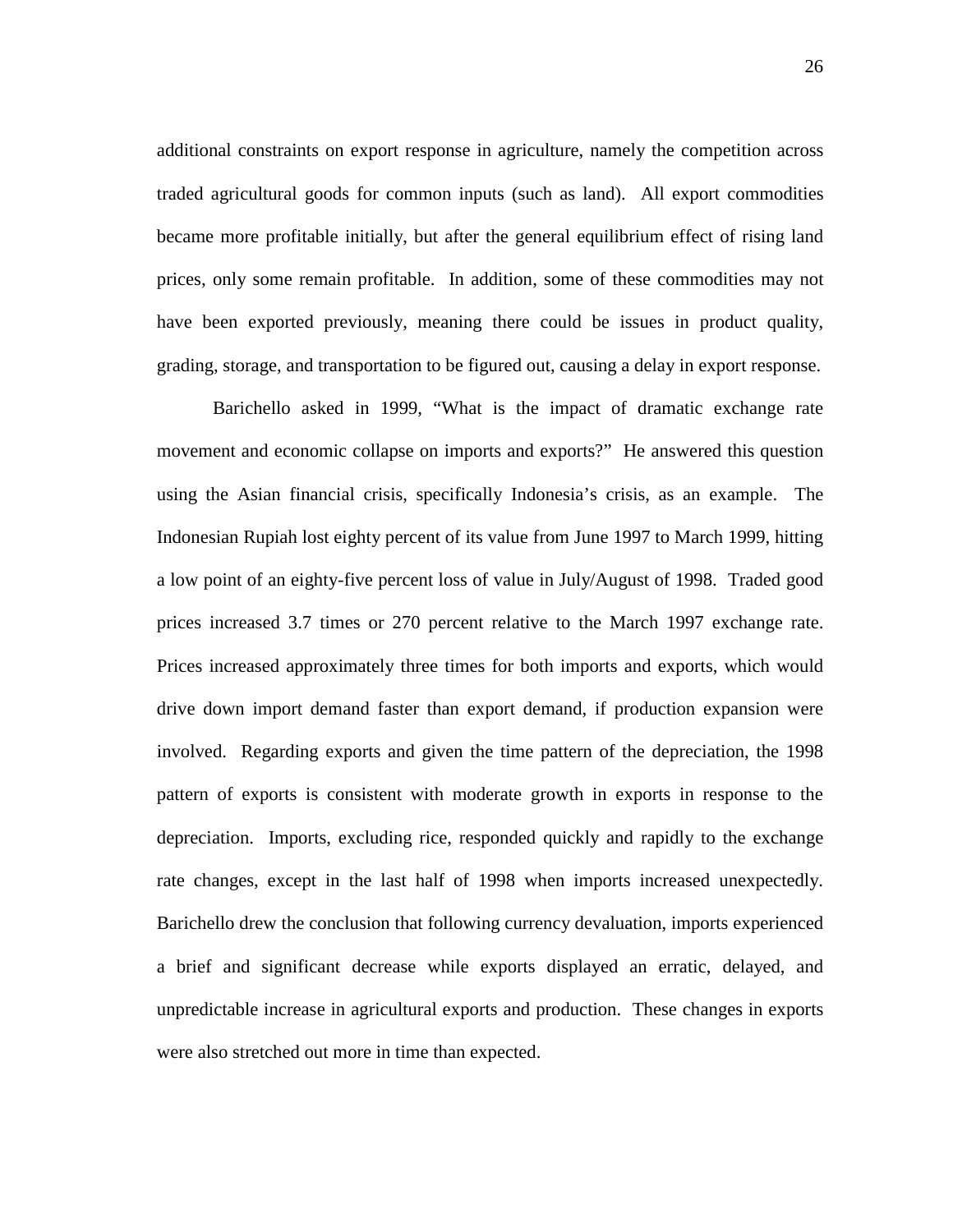Kapombe and Colyer (1999) used a multiple equation structural time series model as the theoretical framework for supply and demand equations to analyze U.S. broiler exports. Using quarterly data from 1970-1995 for U.S. broiler production, demand, inputs, exports, meat prices, and annual values for broiler import equations for Japan, Hong Kong, Canada, and Mexico. The results of estimating U.S. broiler import demand equations indicate that Japanese demand for U.S. broiler exports were negatively influenced by the exchange rate: a one percent increase in the yen-U.S. dollar exchange rate will cause a .96 percent decrease in import demand. Hong Kong import demand is negatively influenced by the exchange rate: a one percent increase in Hong Kong-U.S. exchange rate will decrease import demand .56 percent. Mexican broiler demand is also negatively influenced by the exchange rate, as a one percent increase in the peso-dollar exchange rate will result in a 0.58 percent decrease in import demand. Kapombe and Colyer find the U.S. broiler market to be very sensitive to changes in real exchange rate and trade distorting policies.

Lamb (2000) estimates supply functions for total agricultural output, food crops, and export crops in fourteen African countries in the period of 1975-1999. The concept that a country's exports depend on its exchange rate is examined in this work. Lamb finds that the exchange rate has "a persistent, robust and negative" relationship between the exchange rate and aggregate agricultural output in markets where food crops and export crops are substitutes in production in the short run. The decision between producing food crops or export crops is based on the value of the currency, that is, an overvalued currency makes exports more expensive to other countries and imports less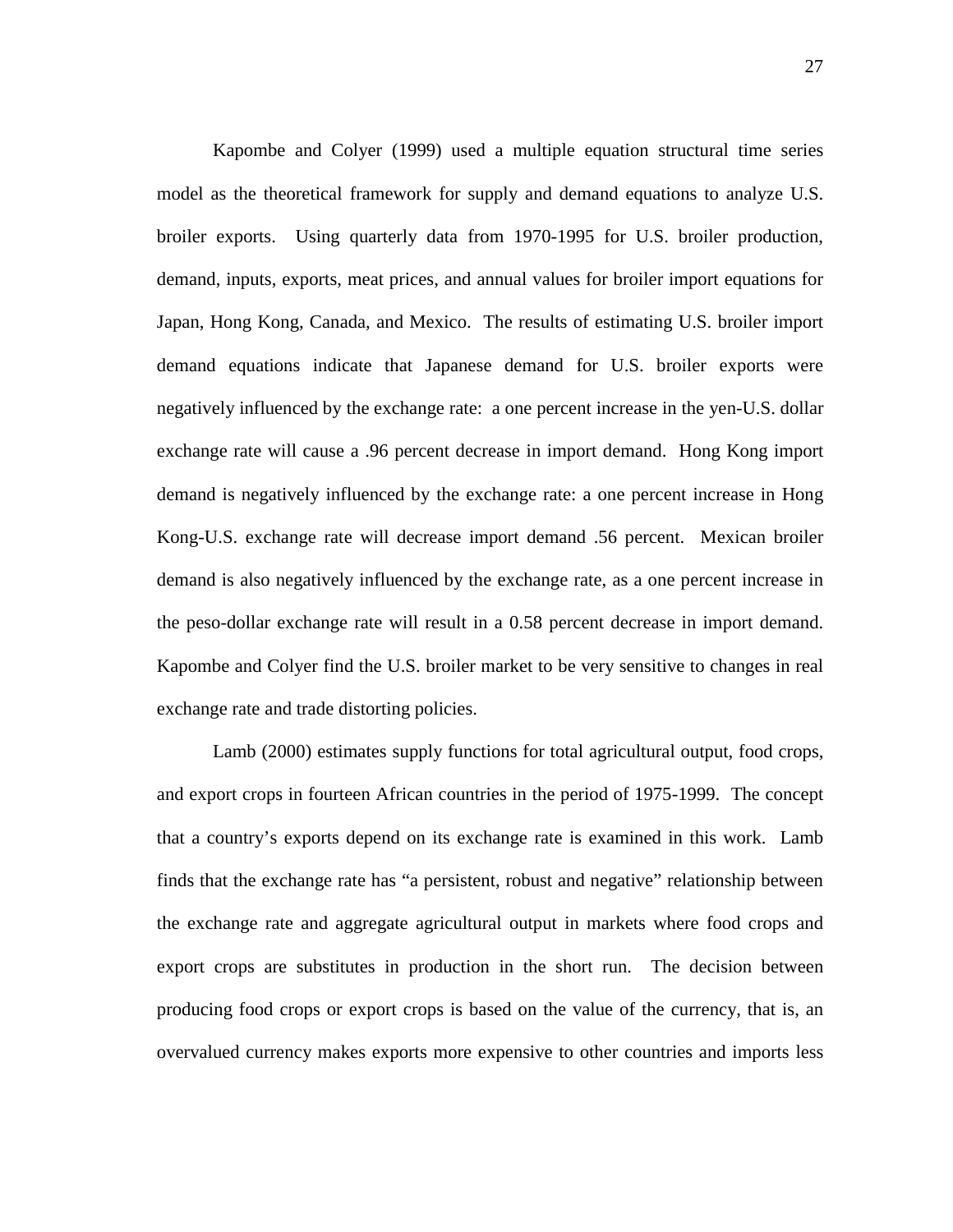expensive while an undervalued currency makes exports cheaper to other countries and imports more expensive. When a currency is undervalued, export crops are likely to be produced at a time when imports are expensive, leading to the risk of reduced stocks of domestic food.

The consideration of graphical models is important in this review as well, as they offer an alternative to regression-based or other procedures for model specification. Akleman, Bessler, and Burton (1999) used Tetrad II, a software package, to create directed graphs of the relationships between variables in the U.S. corn market: exchange rates, corn price, corn export sales, and corn export shipments. Using figure 2-2 as an example, A directed graph is an ordered triple <V,M,E**>** where V is a non-empty set of variables  $(A, B, and C$  is Figure 2-1), M is a non-empty set of marks (arrows), and E is a set of ordered pairs (A and B or Band C). Each member of E is called an edge. In other words, a directed graph, at a basic level, is a picture representing the causal flow among a set of variables. In Figure 2-2,A caused B, and both A and B cause C. It is possible to find a relationship between variables in a directed graph but not know the direction of causality. A directed graph can be used to indicate Granger Causality. Granger Causality is when one variable is related to another, but doesn't necessarily cause the other variable.



**Figure 2-2. An Example of a Directed Graph**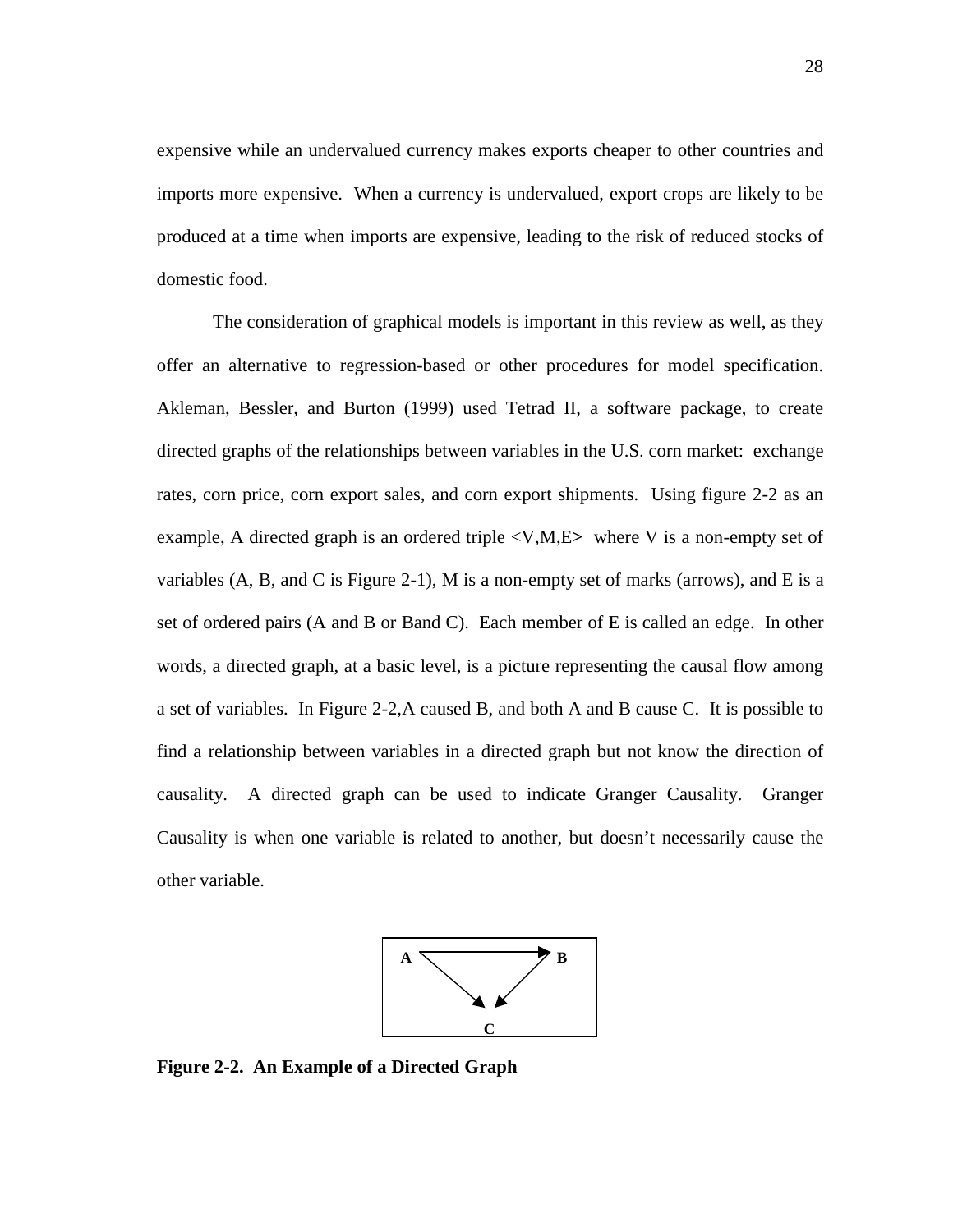In Akleman, Bessler, and Burton, at a five percent level of significance, exchange rates do not cause export sales and shipments. At higher levels of significance, specifically the ten percent level, some support was given to the notion that changes in exchange rates cause changes in corn price and/or corn export sales.

In 2000, the Economic Research Service (ERS) reported that since 1995, the exchange rate competitiveness of U.S. agricultural exports has declined eighteen percent. In other words, the dollar's higher export-weighted exchange value has raised U.S. farm prices eighteen percent in the previous 5 years. ERS went on to conclude that since 1995, the exchange rate for U.S. bulk exports is up by nearly twenty percent. In another report, ERS documented the international financial crisis that began in July 1997 and struck Thailand, Indonesia, South Korea, Russia, Brazil, and other South American Countries. This crisis led to depreciated currencies, decreased economic growth, and higher interest rates, depressing global commodity prices, which decreased U.S. agricultural exports. U.S. agricultural exports value experienced a 23 percent decrease in real terms, for the period from fiscal 1997 to fiscal 1999. USDA analysis blames oversupplies for this decrease, however, the U.S. as a non-crisis exporter experienced a four percent increase in economic growth, a one percent decrease in interest rates, decreased producer prices, increased production, increased consumption, decreased exports and increased imports (p. 5) due to the crisis, which included significant depreciations of crisis countries' currencies.

Westhoff (2001) makes mention of potential policies to protect agricultural producers from the volatility caused by exchange rates. The strengthening of the U.S.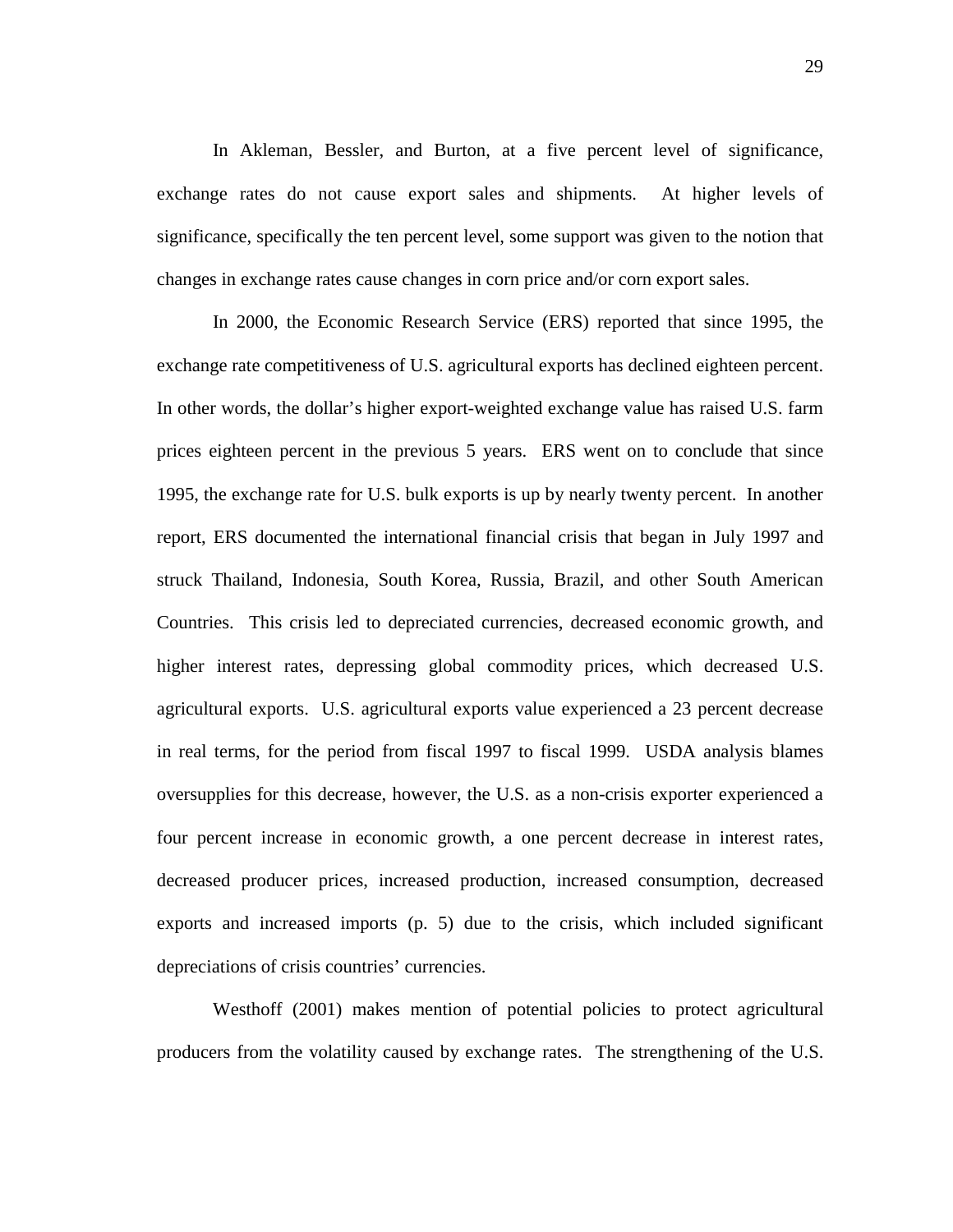dollar makes its goods more expensive to other countries, and this plays a role in the depressed U.S. agricultural markets. Currently tariff rate quotas (TRQ) and marketing loans help to mitigate some of these negative effects, however, TRQ's are to be decreased, by order of the World Trade Commission and neither policy applies to the beef and cattle industry directly. Westhoff discusses several policy options to protect U.S. agricultural producers from exchange rate caused income risk, but there is no "best option" and many of them will become increasingly difficult to defend and protect in an increasingly open world market.

There is also a need to discuss the differences between nominal, real, and trade weighted exchange rates. According to the Economic Research Service (2001), nominal exchange rates are those observed and are a result of the market and other forces out of our control. Real exchange rates are nominal rates adjusted for inflation. Tradeweighted exchange rates are calculated with a trade-weight index. These indices are constructed by multiplying the average trade weight of a country in U.S. exports, exports to the world, and U.S. imports. These weights are average dollar shares of U.S. exports, exports to the world, and U.S. imports for the relevant commodity. The current exchange rate for each country (in units per dollar) is then adjusted by taking the ratio of the same period CPI in the U.S. to the country in question. The percent change from the base period is then multiplied by the weight. These weighted changes are summed into a total, which is the "real" index.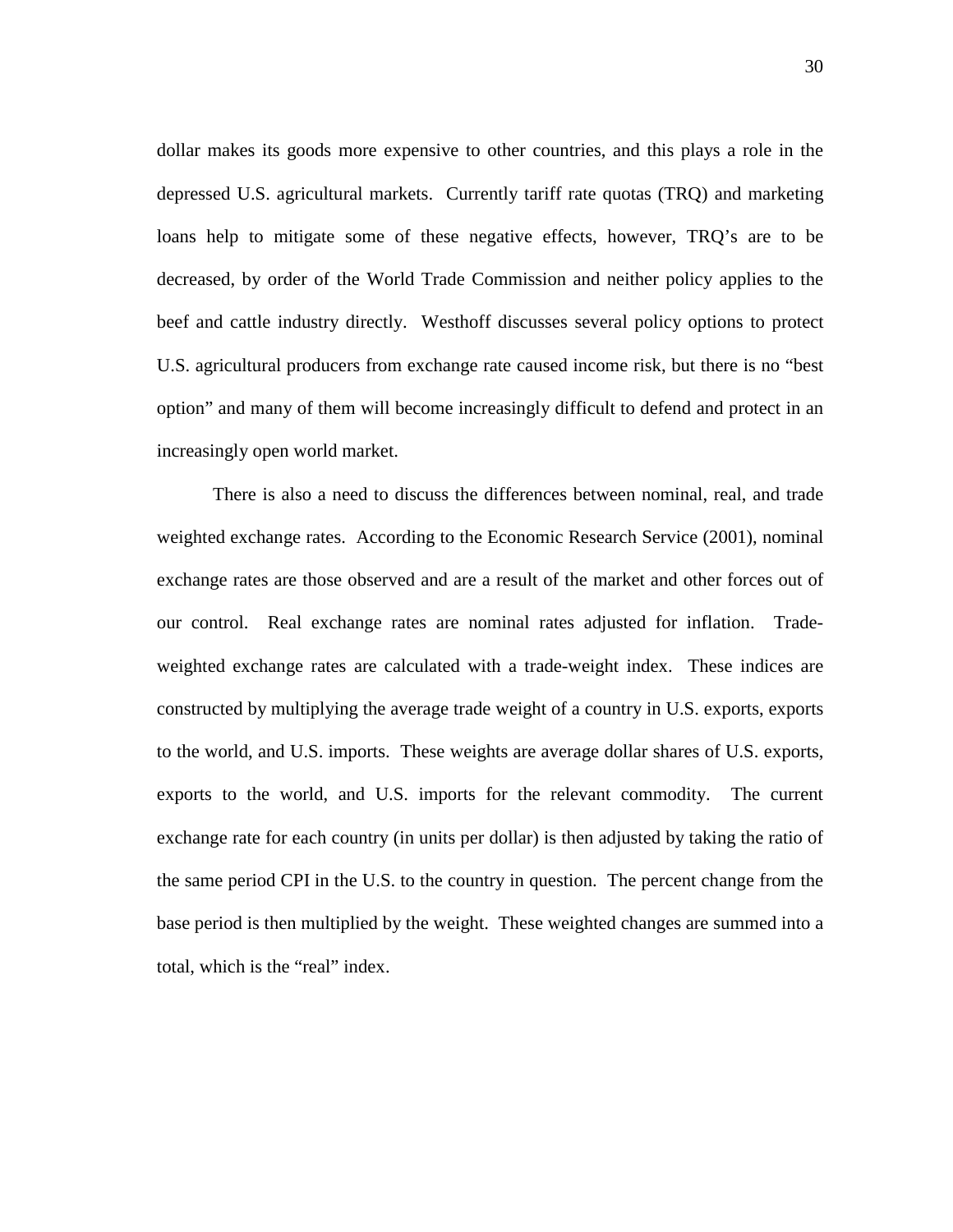# **Summary**

Edward Schuh started considerable debate when he stated that the exchange rate plays a large role in agriculture. There have been numerous theoretical arguments made and empirical analyses done; yet there still seems to be no absolute solution to the questions of exchange rate's role in agriculture and especially agricultural trade. The raw theory agrees: exchange rates do play a role in prices and in turn, trade. However, the basic theory leaves out quantitative measures such as elasticities of supply and demand and the magnitude of the change. These things have been examined empirically, but it seems that there is little agreement on the best method by which to measure exchange rate influence. One of the main issues is not whether or not exchange rates play a role in pricing, but just how large that role is and what other macroeconomic variables may influence agricultural prices and trade in a similar way. Table 2-1 is a summary of the empirical research relevant to the exchange rate issue. It contains information on authors, commodities, methods, and the role of the exchange rate. The role of exchange rates is expressed as a relative scale from important to unimportant. These descriptions are provided to give an idea of the varying opinions on the impact of exchange rates on agriculture.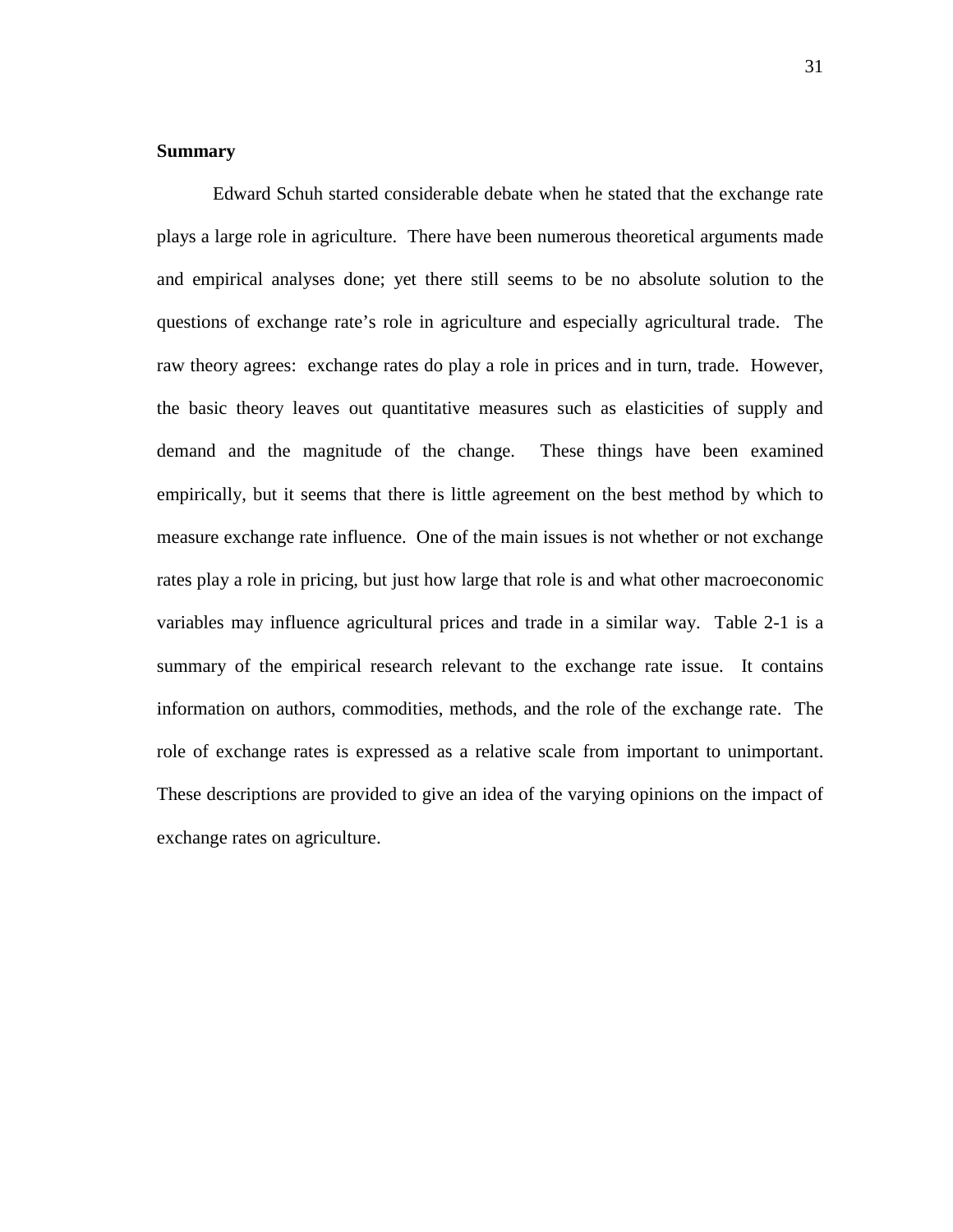| Author                                                                           | Commodity                                           | Method                                                                       | <b>Exchange Rate</b><br>Role                 |
|----------------------------------------------------------------------------------|-----------------------------------------------------|------------------------------------------------------------------------------|----------------------------------------------|
| Johnson, Grennes, and<br>Thursby                                                 | Wheat                                               | Deterministic short run<br>forecasting model                                 | somewhat<br>important                        |
| Chambers and Just<br>(1979)                                                      | General agriculture                                 | Critique of exchange rate<br>treatment                                       | overly restricted<br>in models               |
| Collins, Myers, and<br><b>Bredahl</b>                                            | Wheat, corn, soybeans,<br>cotton                    | Simple analytic method                                                       | important                                    |
| Chambers (1981)                                                                  | Agricultural imports,<br>exports, prices, and wheat | Simple regression                                                            | play a role                                  |
| Chambers and Just<br>(1981)                                                      | Wheat, corn, soybean                                | Dynamic three stage least<br>squares                                         | Important in the<br>short run                |
| Chambers and Just<br>(1982)                                                      | Wheat, corn, and soybeans                           | Three stage least squares and<br>ordinary least squares                      | important                                    |
| Chambers(1984)                                                                   | Agricultural vs. non<br>agricultural sector         | Vector autoregression                                                        | important                                    |
| Longmire and Morey                                                               | Wheat, corn, and soybeans                           |                                                                              | important                                    |
| <b>Bessler</b><br>Devadoss and Meyers<br>Paarlberg, Webb,<br>Morey, and Sharples | Brazilian ag prices<br>Agricultural prices          | Vector autoregression<br>Vector autoregression                               | not important<br>important<br>very important |
| Tweeten                                                                          | General agriculture                                 | Theoretical model                                                            | very important                               |
| Batten and Belongia<br>(1984)                                                    |                                                     |                                                                              | not important                                |
| Rausser, Chalfant,<br>Love, and Stamoulis                                        | Wheat, feed grains, corn,<br>livestock              | Short run simulation model                                                   | play a role                                  |
| <b>Batten and Belongia</b><br>(1986)                                             | General agricultural<br>commodities                 | Standard expression for<br>export determination                              | Inconclusive                                 |
| <b>Bessler</b> and Babula                                                        | Wheat                                               | 4 variable VAR and<br>univariate AR                                          | not very<br>important                        |
| Orden and Fackler                                                                | General agricultural prices                         | nonrecursive structurally<br>identified model                                | play a role                                  |
| <b>Bradshaw and Orden</b>                                                        | Wheat, corn, and soybeans                           | Compare Bivariate to<br>Univariate models in terms of<br>forecasting ability | important                                    |
| Robertson and Orden                                                              | Agricultural prices                                 | Vector autoregression and<br>Vector Error Correction                         | Monetary policy<br>important                 |
| Fuller, Capps, Bello,<br>and Shafer                                              | Onions                                              | Simultaneous equation model                                                  | plays a role                                 |
| Henry, Peterson,<br>Bessler, and Farris                                          | Beef cattle                                         | Time series based on<br><b>Bayesian VAR</b>                                  | N/A                                          |

**Table 2-1. Summary of the Literature Relevant to the Exchange Rate-Agricultural Trade Issue**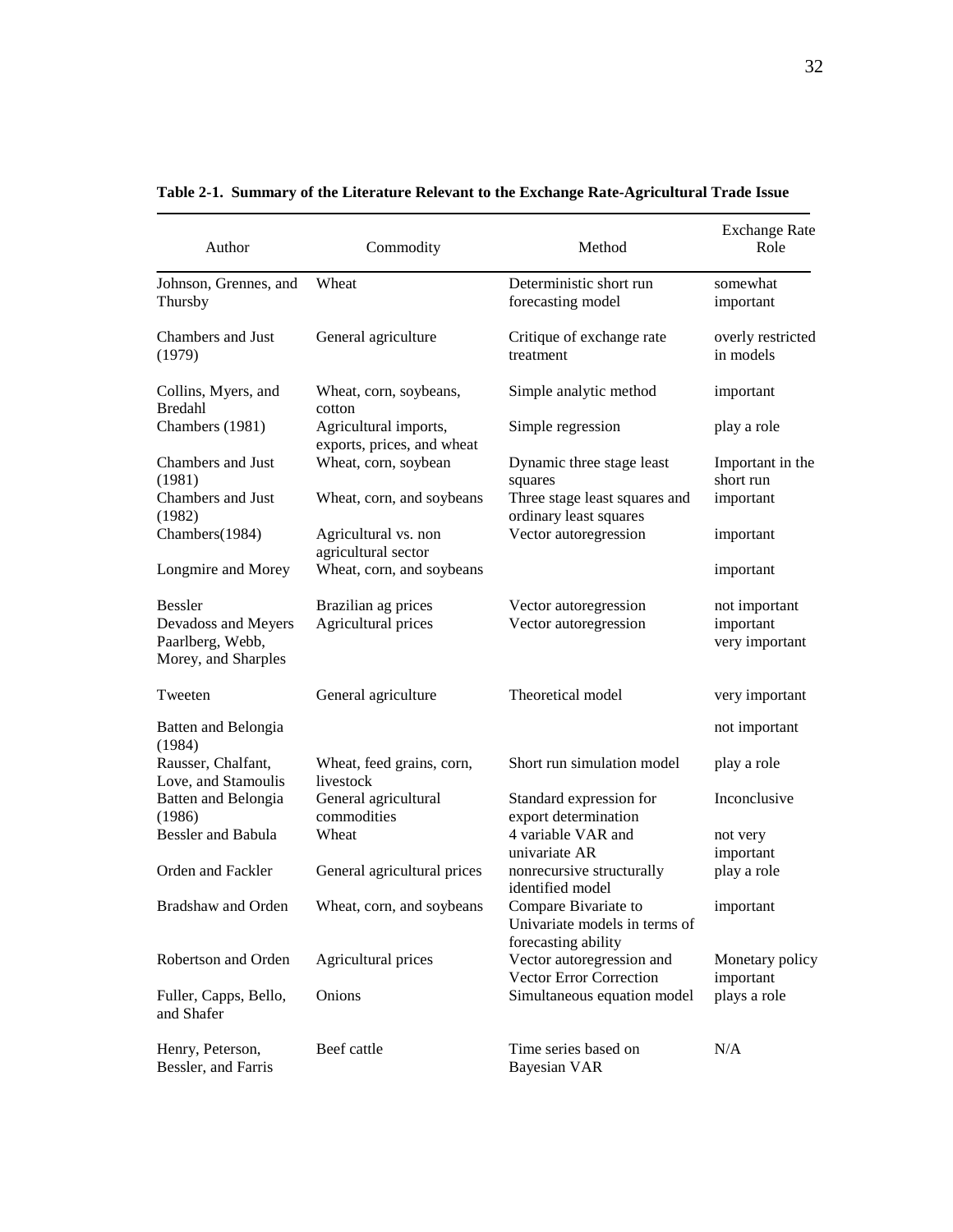## **Table 2-1 continued**

| Author                                   | Commodity                                                                 | Method                                                           | <b>Exchange Rate</b><br>Role       |
|------------------------------------------|---------------------------------------------------------------------------|------------------------------------------------------------------|------------------------------------|
| Babula, Ruppel, and<br><b>Bessler</b>    | Corn                                                                      | Both structural econometric<br>models and time series<br>methods | not important                      |
| Dorfman and<br>Lastrapes                 | Disaggregated agricultural<br>data                                        | Standard macroeconomic<br>model with impulse<br>responses        | Prices react to<br>monetary policy |
| Anderson, Mintert,<br>and Brester        | Livestock (Cattle and<br>Hogs)                                            |                                                                  | plays a role                       |
| Espinoza-Arellano,<br>Fuller, and Malaga | Cantaloupe, honeydew, and<br>watermelon                                   | Three stage least squares                                        | important, in<br>short run         |
| Barichello, Pearson,<br>and Selim        | Rice, corn, soybeans, sugar,<br>dairy, crude palm oil, and<br>cashew nuts | A series of partial budgets                                      | important                          |
| Barichello                               | Agricultural exports,<br>excluding rice                                   |                                                                  | important                          |
| Kapombe and Colyer                       | <b>Broilers</b>                                                           | Multiple equation structural<br>time series model                | important                          |
| Lamb                                     | Food crops and export<br>crops                                            | Two-stage least squares                                          | important                          |
| Akleman, Bessler, and<br><b>Burton</b>   | Corn                                                                      | Directed graphs                                                  | might be<br>important              |
| Vellianitis-Fidas                        | General Agriculture                                                       | Ordinary Least Squares and<br><b>Time Series</b>                 | not important in<br>1972-73        |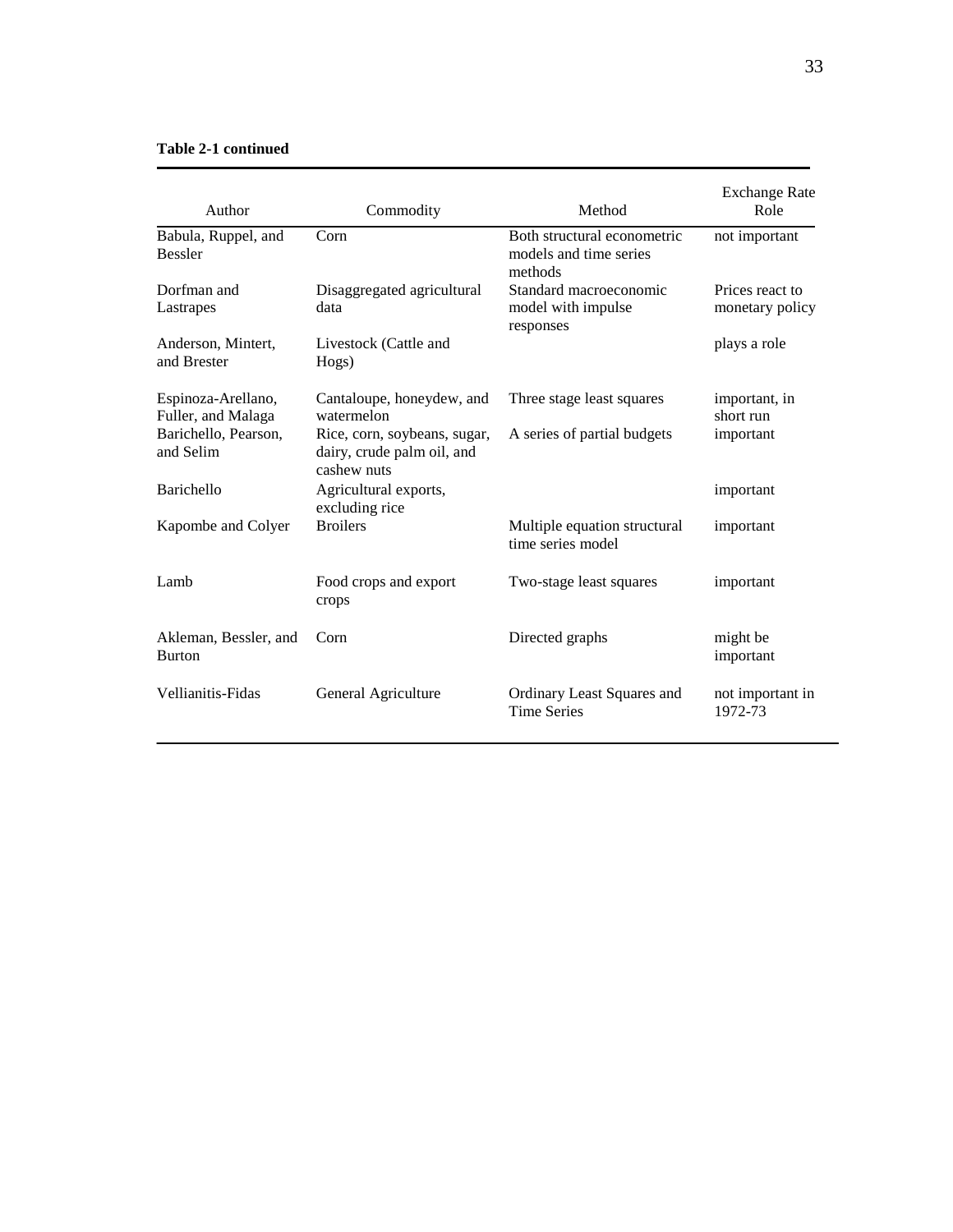# **REFERENCES**

- Anderson, D.P. "Peso Devaluation Hits Meat Exports." *Livestock Marketing Information Center, Analysis and Comments*. January 13, 1995.
- Anderson, D.P., J. Minert, and G. Brester. "The North American Livestock Industry: A U.S. Perspective." *Economic Harmonization in the Canadian/U.S./Mexican Grain-Livestock Subsector.* R.M.A. Lyons, R.D. Knutson, and K. Meike, eds. pp. 101-124. Winnipeg, Manitoba: Texas A&M University/University of Guelph, 1998.
- Akleman, D.G., D.A. Bessler, and D.M. Burton. "Modeling Corn Exports and Exchange Rates with Directed Graphs and Statistical Functions." *Computation, Causation, and Discovery.* C. Glymour and G.F. Cooper, eds., pp. 497-520. Menlo Park, CA: AAAI Press/The MIT Press, 1999.
- Babula, R.A., F.J. Ruppel, and D.A. Bessler. "U.S. Corn Exports: the Role of the Exchange Rate." *Journal of Agricultural Economics* 13(November 1995):75-88.
- Barichello, R. "Impact of the Asian Crisis on Trade Flows: A Focus on Indonesia and Agriculture." *Policy Harmonization and Adjustment in the North American Agricultural and Food Industry.* R.M.A. Lyons, R.D. Knutson, K. Meilke, and A. Yunez-Naude, eds., pp. 7-23. Winnipeg, Manitoba: Texas A&M University/University of Guelph/El Colegio de Mexico, 2000.
- Barichello, R., S. Pearson, and M. Selim. "The Impact of the Indonesian Macroeconomic Crisis on Agricultural Profitabilites." Paper Prepared for USAID Mission, Jakarta, Indonesia, December 1998.
- Batten, D.S., and M.T. Belongia. "The Recent Decline in Agricultural Exports: Is the Exchange Rate the Culprit?" *Federal Reserve Bank of St. Louis Review* 66(1984): 5-14.
- Batten, D.S., and M.T. Belongia. "Monetary Policy, Real Exchange Rates, and U.S. Agricultural Exports." *American Journal of Agricultural Economics* 68(May 1986):422-427.
- Bessler, D.A. "Relative Prices and Money: A Vector Autoregression on Brazilian Data." *American Journal of Agricultural Economics* 66(February 1986):25-30.
- Bessler, D.A., and R.A. Babula. "Forecasting Wheat Exports: Do Exchange Rates Matter?" *Journal of Business and Economics Statistics* 5(1987):397-406.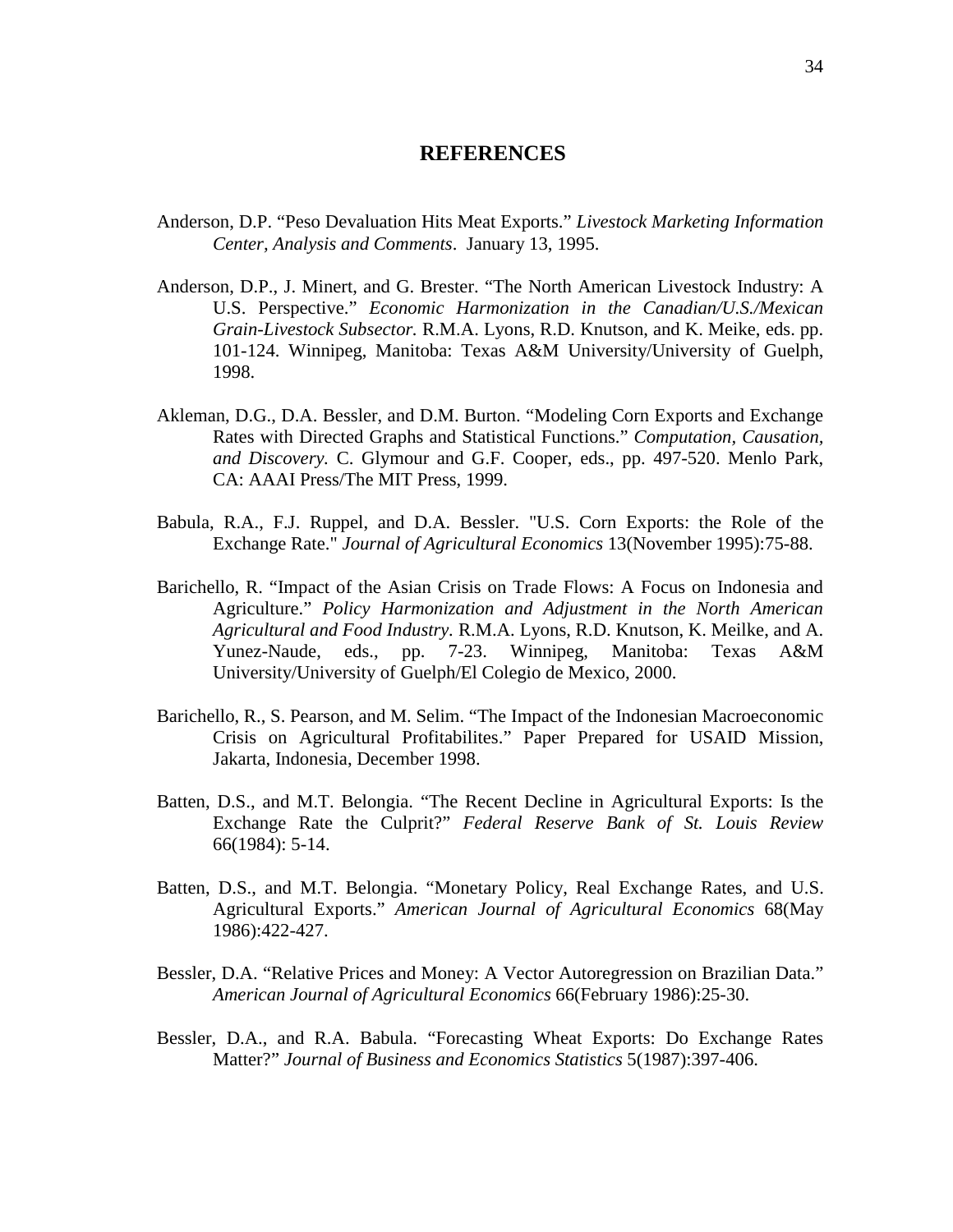- Bradshaw, G.W., and D. Orden. "Granger Causality for the Exchange Rate to Agricultural Prices and Export Sales." *Western Journal of Agricultural Economics* 15(July 1990):100-110.
- Chambers, R.G. "Agricultural and Financial Market Interdependence in the Short Run." *American Journal of Agricultural Economics* 66(February 1984):12-24.
- \_\_. "Interrelationships Between Monetary Instruments and Agricultural Commodity Trade." *American Journal of Agricultural Economics* 63(December 1981):934- 941.
- Chambers, R.G., and R.E. Just. "A Critique of Exchange Rate Treatment in Agricultural Trade Models." *American Journal of Agricultural Economics* 61(May 1979):249-257.
- \_\_. "Effects of Exchange Rate Changes of U.S. Agriculture: A Dynamic Analysis." *American Journal of Agricultural Economics* 63(February 1981):33-46.
- Chambers, R.G., and R.E. Just. "An Investigation of the Effect of Monetary Factors on Agriculture." *Monetary Economics* 9(May 1982):235-247.
- Collins, K.J., W.H. Meyers, and M.E. Bredahl. "Multiple Exchange Rate Changes and U.S. Agricultural Commodity Prices." *American Journal of Agricultural Economics* 62(November 1980):656-665.
- Coyle, W.T., W.J. McKibbin, Z. Wang, and M. Lopez. "The Asian Financial Crisis." *Choices*, 13, no. 4(1998):28-33.
- Denbaly, M., and D. Torgerson. "Macroeconomic Determinants of Relative Wheat Prices: Integrating the Short Run and the Long Run." *Agricultural Economics Research* 44(1992 no. 2):27-35.
- Devadoss, S., and W.H. Meyers. "Relative Prices and Money: Further Results from the United States." *American Journal of Agricultural Economics* 69(November 1987):838-842.
- Devore, J., and R. Peck. *Statistics: The Exploration and Analysis of Data*, 3<sup>rd</sup>. ed. Pacific Grove: Duxbury Press, 1997.
- Dorfman, J.H., and W.D. Lastrapes. "The Dynamic Responses of Crop and Livestock Prices to Money-Supply Shocks: A Bayesian Analysis Using Long-Run Identifying Restrictions." *American Journal of Agricultural Economics*  78(August 1996):530-541.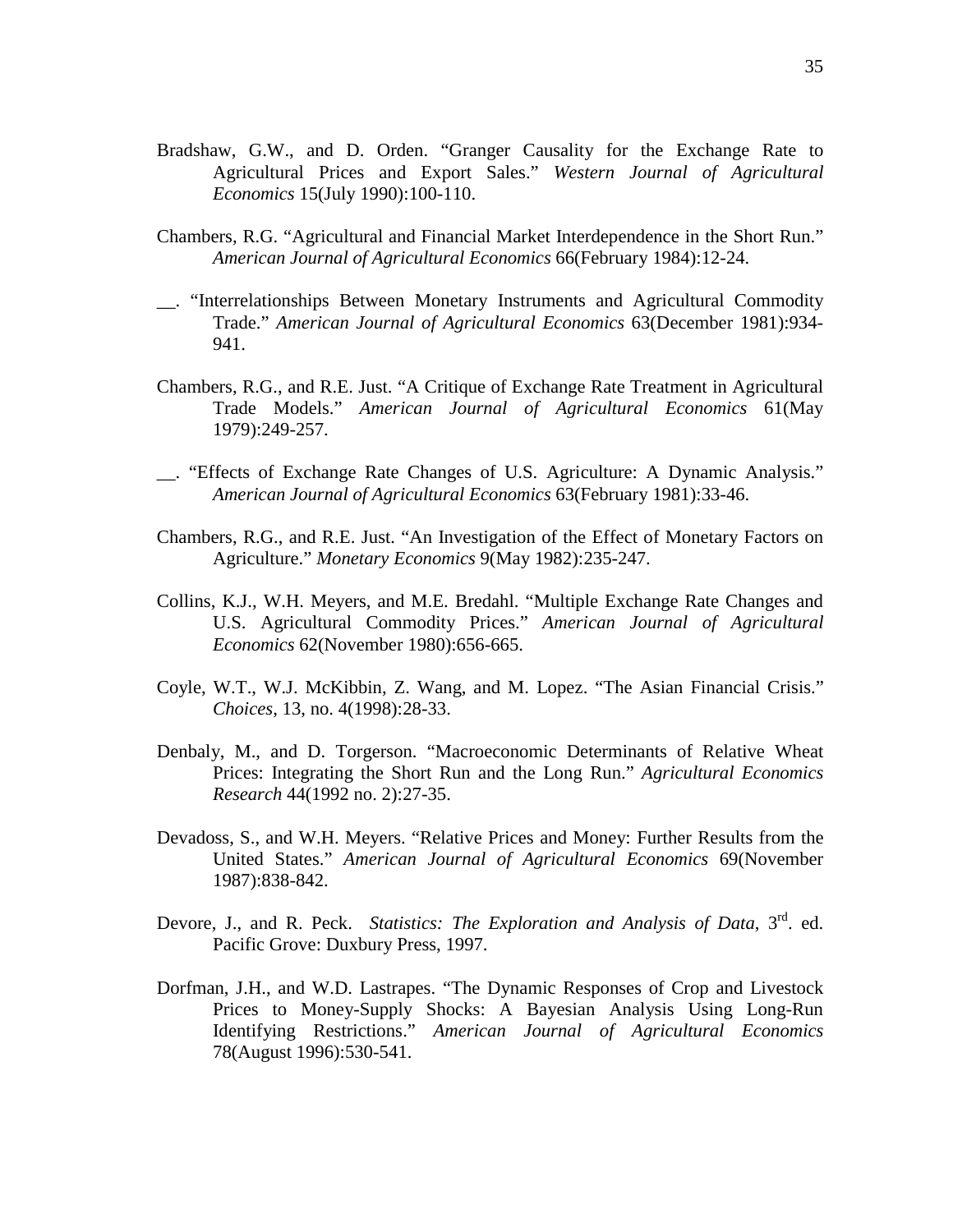- Espinoza-Arellano, J.J., S. Fuller, and J. Malaga. "Analysis of Forces Affecting Competitiveness of Mexico in Supplying U.S. Winter Melon Market." *International Food and Agribusiness Management Review* 1, no. 4(1998):495- 507.
- Fuller, S.F., O. Capps, Jr., H. Bello, and C. Shafer. "Structure of the Fresh Onion Market in the Spring Season: A Focus on Texas and Its Competition." *Western Journal of Agricultural Economics* 16( December 1991):405-416.
- Grennes, T. "The Exchange Rate and U.S. Agriculture: Comment." *American Journal of Agricultural Economics* 57(February 1975):136-137.
- Grigsby, S.E., and C.A. Arnade. "The Effect of Exchange Rate Distortions on Grain Export Markets, The Case of Argentina." *American Journal of Agricultural Economics* 68(May 1986):434-440.
- Henry, G., E.W.F. Peterson, D.A. Bessler, and D. Farris. "A Time-Series Analysis of the Effects of Government Policies on the U.S. Beef Cattle Industry." *Journal of Policy Modeling* 15(1993 vol. 2):117-139.
- Johnson, P.R., T. Grennes, and M. Thursby. "Devaluation, Foreign Trade Control, and Domestic Wheat Prices." *American Journal of Agricultural Economics*  59(November 1977):619-627.
- Johnston, J., and J. DiNardo. *Econometric Methods*, 4<sup>th</sup> ed. New York: McGraw-Hill, 1997.
- Kapombe, C.M. and D. Colyer. "A Structural Time Series Analysis of U.S. Broiler Exports." *American Journal of Agricultural Economics* 21(December 1999):295- 307.
- Kost, W.E. "Effects of an Exchange Rate Change on Agricultural Trade." *Agricultural Economics Research* 28(July 1976):99-106.
- Kristinek, J.J. "The Impact of Exchange Rates on Beef and Cattle Trade in North America." Unpublished M.S. Thesis, Texas A&M University. 2001.
- Lamb, R.L. "Food Crops, Exports, and the Short-Run Policy Response of Agriculture in Africa." *American Journal of Agricultural Economics* 22(April 2000):271-298.
- Longmire, J., and A. Morey. *Strong Dollar Dampens Demand for U.S. Farm Exports*. Washington DC: U.S. Department of Agriculture, ERS For. Agr. Econ. Rep. 193, 1983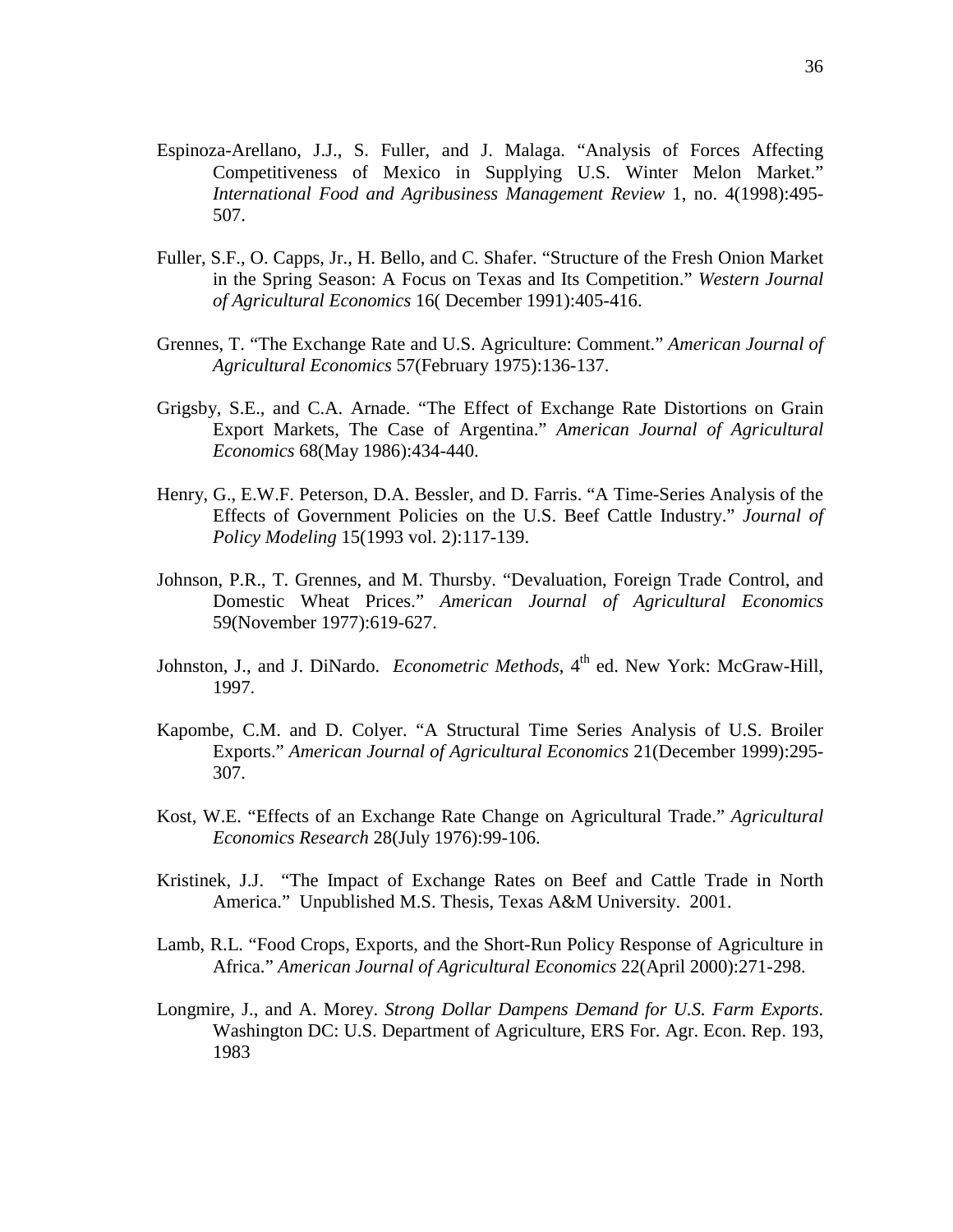- Malchup, F. "Explaining Changes in Balances of Payments and Foreign Exchange Rates: A Polemic Without Graphs, Algebra, and Citations." *Flexible Exchange Rates and the Balance of Payments.* J. Chipman and P. Kindleberger, eds., pp. 99-112. New York: North-Holland, 1980.
- Orden, D. "Public Policy, the Exchange Rate, and Agricultural Exports: Discussion." *American Journal of Agricultural Economics* 68(May 1986):443-444.
- \_\_. "Exchange Rate Effects on Agricultural Trade and Trade Relations." *Policy Harmonization and Adjustment in the North American Agricultural and Food Industry.* R.M.A. Lyons, R.D. Knutson, K. Meilke, and A. Yunez-Naude, eds., pp. 7-23. Winnipeg, Manitoba: Texas A&M University/University of Guelph/El Colegio de Mexico, 2000.
- Orden, D., and P. Fackler. "Identifying Monetary Impacts on Agricultural Prices in VAR Models." *American Journal of Agricultural Economics* 71(May 1989):495-502.
- Paarlberg, P.L., A.J. Webb, A. Morey, and J.A. Sharples. *"Impacts of Policy on U.S. Agricultural Trade."* United States Department of Agriculture Economic Research Service, 1994.
- Pagoulatos, E. "Public Policy, the Exchange Rate, and Agricultural Exports: Discussion." *American Journal of Agricultural Economics* 68(May 1986):441- 442.
- Richardson, J.W. *Simulation for Risk Management.* Class notes for AGEC 622. Texas A&M University: January 2001.
- Robertson, J.C., and D. Orden. "Monetary Impacts on Prices in the Short and Long Run: Some Evidence from New Zealand." *American Journal of Agricultural Economics* 72(February 1990):160-171.
- Rausser, G.C., J.A. Chalfant, H.A. Love, and K.G. Stamoulis. "Macroeconomic Linkages, Taxes, and Subsidies in the U.S. Agricultural Sector." *American Journal of Agricultural Economics* 68(May 1986):399-412.
- Schuh, G.E. "The Exchange Rate and U.S. Agriculture." *American Journal of Agricultural Economics* 56(February 1974):1-13.
- \_\_. "The Exchange Rate and U.S. Agriculture: Reply." *American Journal of Agricultural Economics* 57(February 1975):134-135.
- \_\_. "Future Directions for Food and Agricultural Trade Policy." *American Journal of Agricultural Economics* 66(May 1984):242-247.